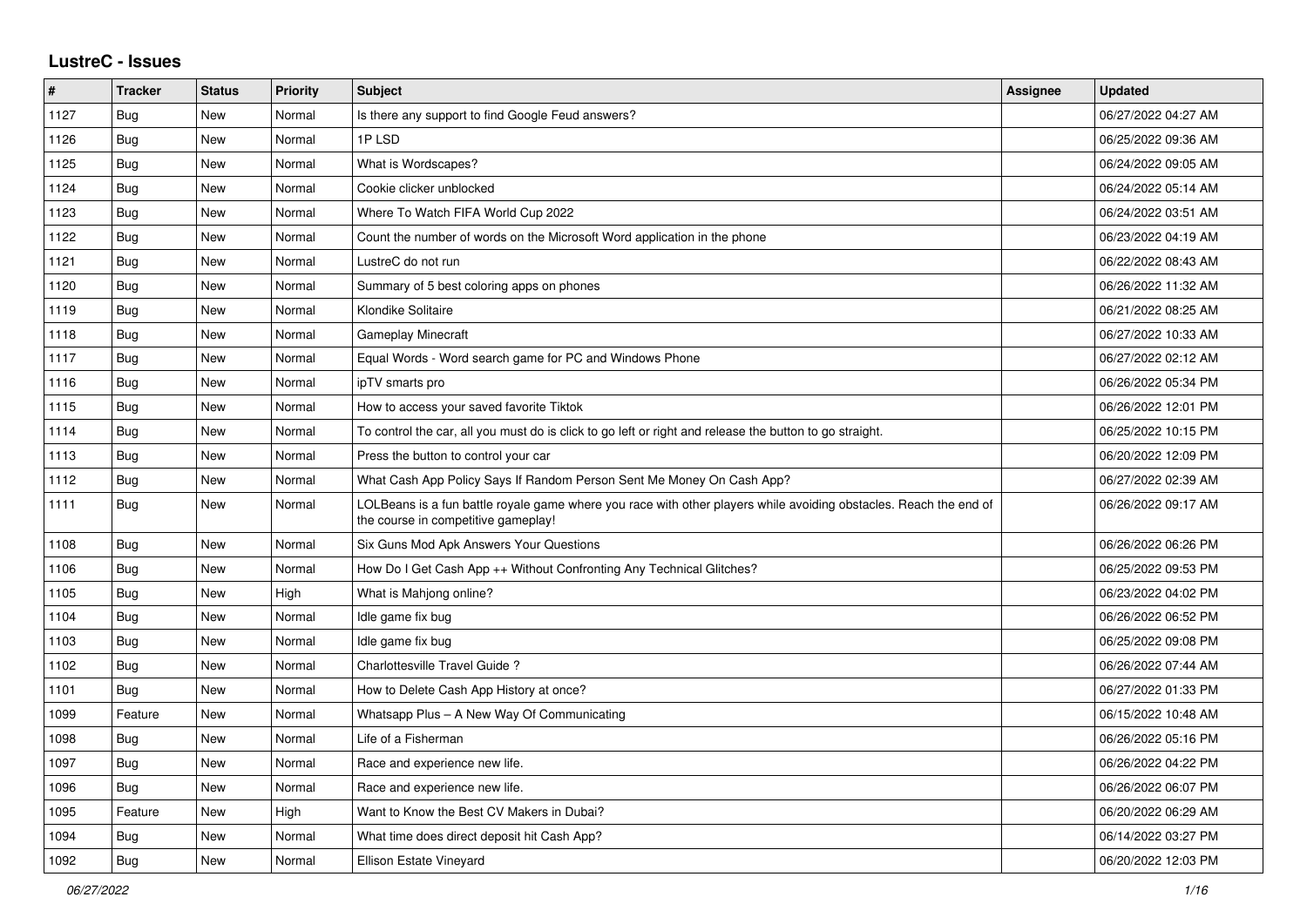| $\vert$ # | <b>Tracker</b> | <b>Status</b> | <b>Priority</b> | Subject                                                     | <b>Assignee</b> | <b>Updated</b>      |
|-----------|----------------|---------------|-----------------|-------------------------------------------------------------|-----------------|---------------------|
| 1091      | <b>Bug</b>     | New           | Normal          | Find family fun indoors and outdoors in the Jungfrau Region |                 | 06/14/2022 09:33 AM |
| 1090      | Bug            | New           | Normal          | Pay Someone To Do My Assignment                             |                 | 06/11/2022 03:15 PM |
| 1089      | Bug            | New           | Normal          | Pay Someone To Do My Assignment                             |                 | 06/15/2022 04:44 AM |
| 1087      | <b>Bug</b>     | New           | Normal          | How do new writers start out?                               |                 | 06/10/2022 03:25 PM |
| 1085      | Feature        | New           | Normal          | dcvghdcc asgdvgd dveduqwv ajdhvwd                           |                 | 06/09/2022 03:46 PM |
| 1084      | <b>Bug</b>     | New           | Normal          | <b>Trippie Redd</b>                                         |                 | 06/11/2022 09:05 AM |
| 1083      | <b>Bug</b>     | New           | Normal          | coin base review                                            |                 | 06/11/2022 09:13 AM |
| 1082      | Bug            | New           | Normal          | Reset chime bank password without phone number              |                 | 06/15/2022 11:56 AM |
| 1081      | Feature        | New           | Normal          | drift boss- the best driftitng game                         |                 | 06/15/2022 05:56 AM |
| 1080      | Bug            | New           | Normal          | How to use Math Wallet   Nexo wallet   CoinTiger Exchange   |                 | 06/15/2022 11:56 AM |
| 1079      | <b>Bug</b>     | New           | Normal          | How to get cheap psychology assignment?                     |                 | 06/15/2022 06:00 AM |
| 1078      | Bug            | New           | Normal          | What Bank Is Cash App On Plaid? Find Clarity And Assistance |                 | 06/15/2022 11:56 AM |
| 1077      | Bug            | New           | Normal          | Les excellentes façons d'utiliser ces images                |                 | 06/27/2022 01:00 PM |
| 1076      | <b>Bug</b>     | New           | Normal          | DedicatedHosting4u                                          |                 | 06/11/2022 09:15 AM |
| 1075      | Feature        | New           | Low             | Enjoy Free Services Of Toomics Mod APK For Android          |                 | 06/03/2022 10:00 AM |
| 1073      | <b>Bug</b>     | New           | Normal          | Cricut Design Space                                         |                 | 06/07/2022 09:34 PM |
| 1072      | <b>Bug</b>     | New           | Normal          | ij.start canon                                              |                 | 06/21/2022 06:56 PM |
| 1071      | Bug            | New           | Normal          | Cinema HD Review - Cinemahdy2.net                           |                 | 06/21/2022 06:54 PM |
| 1070      | Feature        | New           | Normal          | <b>Tableau Consulting Expertise</b>                         |                 | 06/09/2022 11:50 AM |
| 1069      | Bug            | New           | Normal          | how to get cash app support phone number 24*7 available     |                 | 06/21/2022 08:36 PM |
| 1068      | Bug            | New           | Normal          | 123.hp.com/laserjet                                         |                 | 05/31/2022 12:22 PM |
| 1067      | <b>Bug</b>     | New           | Normal          | Cricut.com/setup                                            |                 | 05/31/2022 12:19 PM |
| 1066      | Feature        | New           | High            | Using the default Routerlogin.net web address for setup     |                 | 05/31/2022 12:16 PM |
| 1065      | Bug            | New           | Normal          | The top foreign language training game in 2022              |                 | 06/07/2022 04:05 AM |
| 1063      | Bug            | New           | Normal          | 123.hp.com/laserjet                                         |                 | 05/28/2022 12:27 PM |
| 1062      | Bug            | New           | Normal          | Cricut.com/setup                                            |                 | 05/28/2022 12:26 PM |
| 1061      | <b>Bug</b>     | New           | Normal          | Cricut.com/setup                                            |                 | 05/28/2022 12:24 PM |
| 1060      | I Bug          | New           | Normal          | How to Use Panda Helper to Speed Up Your iOS                |                 | 05/28/2022 09:12 AM |
| 1059      | <b>Bug</b>     | New           | Normal          | 123.hp.com/laserjet                                         |                 | 05/28/2022 08:29 AM |
| 1058      | Bug            | New           | Normal          | Cricut.com/setup                                            |                 | 05/28/2022 08:28 AM |
| 1057      | Bug            | New           | Normal          | <b>CCPlay Education Edition APK</b>                         |                 | 06/07/2022 04:07 AM |
| 1056      | Feature        | New           | Normal          | <b>Online Class Issues</b>                                  |                 | 05/28/2022 12:44 AM |
| 1053      | <b>Bug</b>     | New           | Normal          | Game Geometry Dash                                          |                 | 05/26/2022 11:30 AM |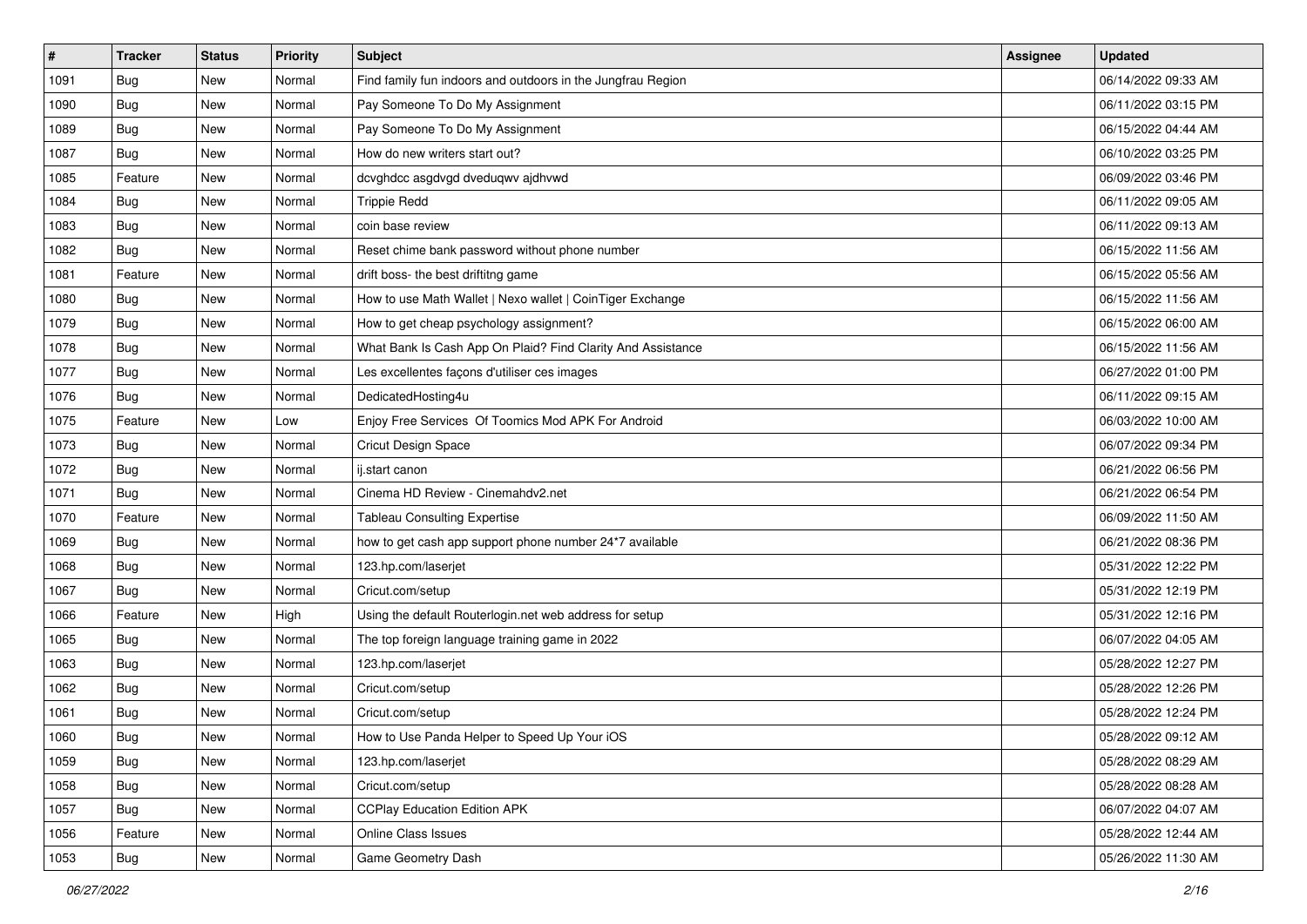| $\vert$ # | <b>Tracker</b> | <b>Status</b> | <b>Priority</b> | Subject                                                                  | <b>Assignee</b> | <b>Updated</b>      |
|-----------|----------------|---------------|-----------------|--------------------------------------------------------------------------|-----------------|---------------------|
| 1052      | <b>Bug</b>     | New           | Normal          | Build Now GG is a new battle royale game.                                |                 | 05/26/2022 04:24 AM |
| 1051      | Bug            | New           | Normal          | Dental Supplies USA                                                      |                 | 06/11/2022 09:20 PM |
| 1050      | Feature        | New           | Normal          | Best Smart Phone Repair in Delhi                                         |                 | 05/25/2022 10:33 AM |
| 1049      | Feature        | New           | Normal          | IT Software Company In Delhi                                             |                 | 05/27/2022 05:24 AM |
| 1048      | Bug            | New           | Normal          | So zeigen Sie ein Instagram-Profilbild an und vergrößern es              |                 | 05/25/2022 06:56 AM |
| 1046      | <b>Bug</b>     | New           | Normal          | 123.hp.com/laserjet                                                      |                 | 05/24/2022 10:46 AM |
| 1045      | <b>Bug</b>     | New           | Normal          | Cricut.com/setup                                                         |                 | 05/24/2022 10:45 AM |
| 1044      | Bug            | New           | Normal          | Can I Disapprove If Random Person Sent Me Money On Cash App?             |                 | 05/26/2022 03:51 PM |
| 1043      | <b>Bug</b>     | New           | Normal          | What Is The Right Way To Troubleshoot Cash App Transfer Failed Problems? |                 | 05/25/2022 01:16 PM |
| 1042      | Bug            | New           | Normal          | How to set up direct deposit on cash app?                                |                 | 05/25/2022 01:17 PM |
| 1041      | <b>Bug</b>     | New           | Normal          | Count words in Word on the computer                                      |                 | 05/27/2022 02:16 PM |
| 1040      | Bug            | New           | Normal          | thabet                                                                   |                 | 05/19/2022 08:05 PM |
| 1039      | Bug            | New           | Normal          | How to Get Tickmill Bonuses for Free                                     |                 | 05/26/2022 05:43 PM |
| 1036      | <b>Bug</b>     | New           | Normal          | <b>VPS Material</b>                                                      |                 | 05/18/2022 09:34 PM |
| 1034      | Bug            | New           | Normal          | Download Teaching Feeling For Android                                    |                 | 05/20/2022 09:25 AM |
| 1033      | <b>Bug</b>     | New           | Normal          | The best slope 2 online games to play right now                          |                 | 05/17/2022 10:55 AM |
| 1032      | <b>Bug</b>     | New           | Normal          | How To Play The Wordle Game                                              |                 | 05/17/2022 10:37 AM |
| 1031      | Bug            | New           | Normal          | <b>IAFT Traders Union</b>                                                |                 | 05/16/2022 03:14 PM |
| 1030      | <b>Bug</b>     | New           | Normal          | <b>IAFT Traders Union</b>                                                |                 | 05/16/2022 03:13 PM |
| 1029      | Bug            | New           | Normal          | 5 Reasons Why People Love Coloring Pages?                                |                 | 05/16/2022 11:53 AM |
| 1028      | Bug            | New           | Normal          | The Best Free Online Game to Play with Friends                           |                 | 05/16/2022 05:00 AM |
| 1027      | <b>Bug</b>     | New           | Normal          | Word hurdle: Viral and Fun Online Game                                   |                 | 06/25/2022 06:13 PM |
| 1026      | Bug            | New           | Normal          | New Puzzle Game for All Age - Dordle                                     |                 | 06/25/2022 06:17 PM |
| 1025      | Bug            | New           | Normal          | how to change the logo in wordpress                                      |                 | 06/25/2022 06:20 PM |
| 1024      | <b>Bug</b>     | New           | Normal          | How to choose the right broker                                           |                 | 06/25/2022 06:23 PM |
| 1023      | <b>Bug</b>     | New           | Normal          | Questions That Are Typically Asked About Trap The Cat                    |                 | 05/14/2022 03:51 AM |
| 1022      | <b>Bug</b>     | New           | Normal          | 123.hp.com/laserjet                                                      |                 | 05/13/2022 01:25 PM |
| 1021      | Bug            | New           | Normal          | Cricut.com/setup                                                         |                 | 05/26/2022 12:21 AM |
| 1020      | Bug            | New           | Normal          | Cricut.com/setup                                                         |                 | 05/13/2022 11:14 AM |
| 1019      | <b>Bug</b>     | New           | Normal          | Cricut.com/setup                                                         |                 | 05/13/2022 11:13 AM |
| 1018      | Bug            | New           | Normal          | So erhalten Sie ein kostenloses Hörbuch                                  |                 | 06/27/2022 07:08 AM |
| 1016      | Bug            | New           | Normal          | Klondike Solitaire                                                       |                 | 05/12/2022 09:03 AM |
| 1015      | <b>Bug</b>     | New           | Normal          | Is it possible to send books for free?                                   |                 | 05/11/2022 04:05 PM |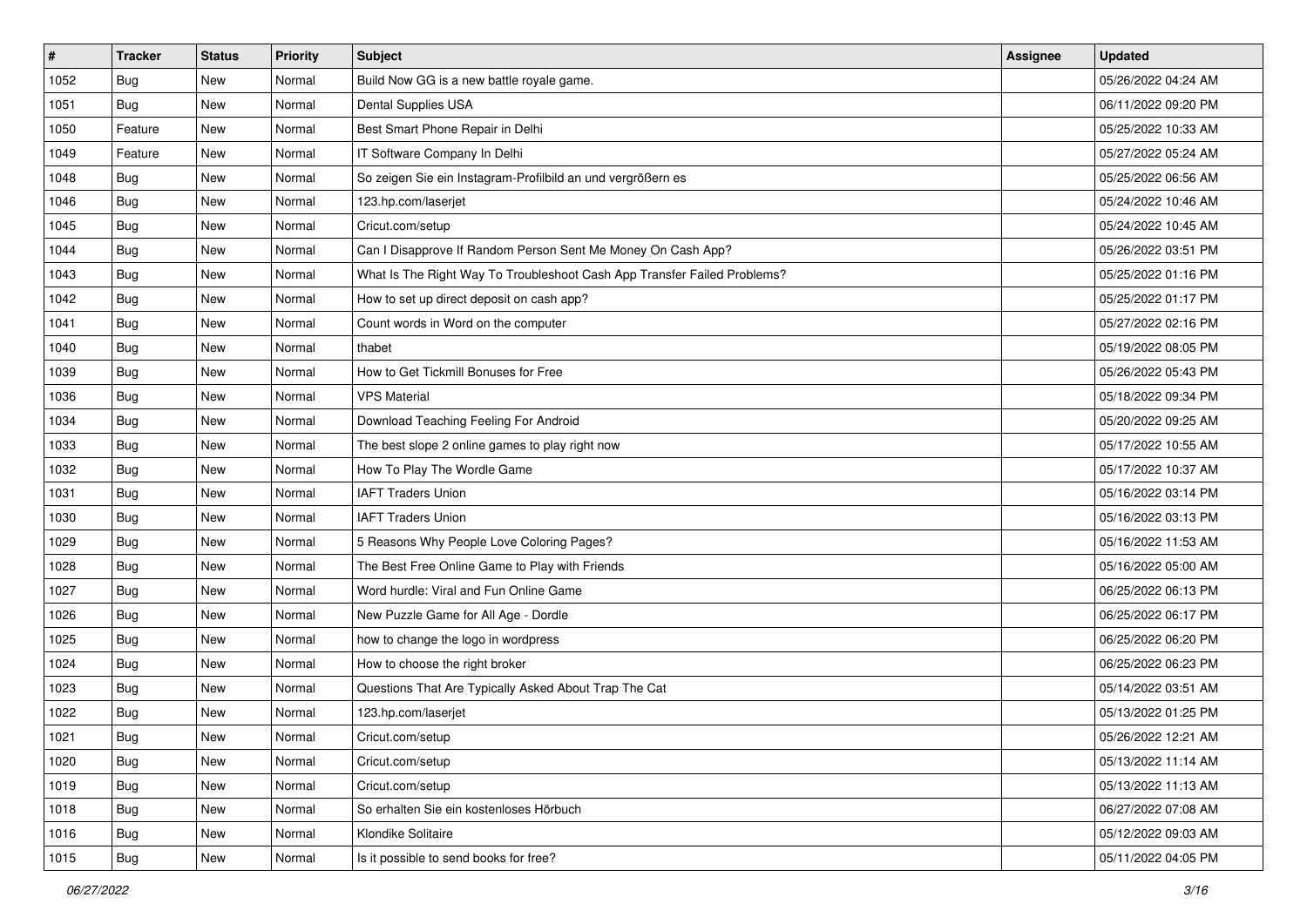| #    | <b>Tracker</b> | <b>Status</b> | <b>Priority</b> | <b>Subject</b>                                                             | <b>Assignee</b> | <b>Updated</b>      |
|------|----------------|---------------|-----------------|----------------------------------------------------------------------------|-----------------|---------------------|
| 1014 | Bug            | New           | Normal          | how to get chime routing and account number ? chime routing number florida |                 | 05/11/2022 12:42 PM |
| 1013 | <b>Bug</b>     | New           | Normal          | ij.start canon                                                             |                 | 05/11/2022 11:31 AM |
| 1012 | Bug            | New           | Normal          | Cricut.com/setup                                                           |                 | 05/11/2022 11:30 AM |
| 1011 | Bug            | New           | Normal          | Summary of 10 best coloring apps on phones                                 |                 | 05/11/2022 10:58 AM |
| 1009 | Bug            | New           | Normal          | How to change routing number on Cash App?                                  |                 | 05/11/2022 07:13 AM |
| 1008 | Bug            | New           | Normal          | Who was the first black woman to anchor a newscast?                        |                 | 05/10/2022 03:13 PM |
| 1007 | <b>Bug</b>     | New           | Normal          | "ij.start canon                                                            |                 | 05/18/2022 10:40 AM |
| 1006 | Bug            | New           | Normal          | Cricut.com/setup                                                           |                 | 05/10/2022 01:22 PM |
| 1005 | Bug            | New           | High            | Nursing Assignment Help in UK                                              |                 | 05/13/2022 05:33 PM |
| 1004 | Bug            | New           | Normal          | you get to pinch and drag a man with a very flexible face                  |                 | 05/10/2022 10:59 AM |
| 1002 | Bug            | New           | Normal          | Chemistry Assignment Help                                                  |                 | 06/04/2022 09:58 AM |
| 1001 | <b>Bug</b>     | New           | Normal          | Venmo Keep Saying Error?                                                   |                 | 06/27/2022 02:20 AM |
| 999  | Bug            | New           | Normal          | Is there a way to find Google Feud answers?                                |                 | 05/07/2022 08:58 AM |
| 998  | <b>Bug</b>     | New           | Normal          | Is It Hard to Solve Wordle An                                              |                 | 06/27/2022 12:24 AM |
| 997  | Bug            | New           | Normal          | 123.hp.com/laserjet                                                        |                 | 05/06/2022 05:33 AM |
| 996  | <b>Bug</b>     | New           | Normal          | Cricut.com/setup                                                           |                 | 06/27/2022 07:12 AM |
| 995  | Feature        | New           | Normal          | "ij.start canon                                                            |                 | 06/27/2022 01:29 PM |
| 994  | Feature        | New           | Normal          | Cricut.com/setup                                                           |                 | 06/26/2022 02:00 AM |
| 993  | Bug            | New           | Normal          | IO Games Free Online                                                       |                 | 06/26/2022 09:41 AM |
| 992  | <b>Bug</b>     | New           | Normal          | So vergrößern Sie Ihr Instagram-Profilbild                                 |                 | 06/26/2022 11:29 PM |
| 991  | Bug            | New           | Normal          | <b>MDMA MOLLY</b>                                                          |                 | 05/03/2022 12:03 AM |
| 990  | <b>Bug</b>     | New           | Normal          | Mushrooms                                                                  |                 | 06/26/2022 05:41 AM |
| 989  | Bug            | New           | Normal          | Barewoods Wax Cigar                                                        |                 | 06/26/2022 09:19 AM |
| 988  | <b>Bug</b>     | New           | Normal          | <b>Medicinal Mushrooms</b>                                                 |                 | 06/27/2022 09:33 AM |
| 987  | Bug            | New           | Normal          | <b>Medicinal Mushrooms</b>                                                 |                 | 05/02/2022 11:59 PM |
| 985  | Bug            | New           | Normal          | Find out the vitality of Facebook Phone Number:                            |                 | 06/27/2022 05:39 AM |
| 984  | <b>Bug</b>     | New           | Normal          | How to disable, permanently delete Twitter account on phone, PC            |                 | 06/26/2022 08:28 AM |
| 983  | Bug            | New           | Normal          | Finding issue in tekken 3 game?                                            |                 | 05/28/2022 02:34 PM |
| 982  | Bug            | New           | Normal          | Five sites that let you download free scenarios for your iPhone            |                 | 05/07/2022 09:34 PM |
| 981  | <b>Bug</b>     | New           | Normal          | VidMate Mod APK                                                            |                 | 05/06/2022 09:22 AM |
| 980  | <b>Bug</b>     | New           | Normal          | Free Gas Cards for the Unemployed                                          |                 | 04/28/2022 06:25 AM |
| 979  | <b>Bug</b>     | New           | Normal          | Free Gas Cards for the Unemployed                                          |                 | 06/25/2022 09:02 PM |
| 978  | Bug            | New           | Normal          | Delamore Lodge is a place to stay.                                         |                 | 06/27/2022 04:57 AM |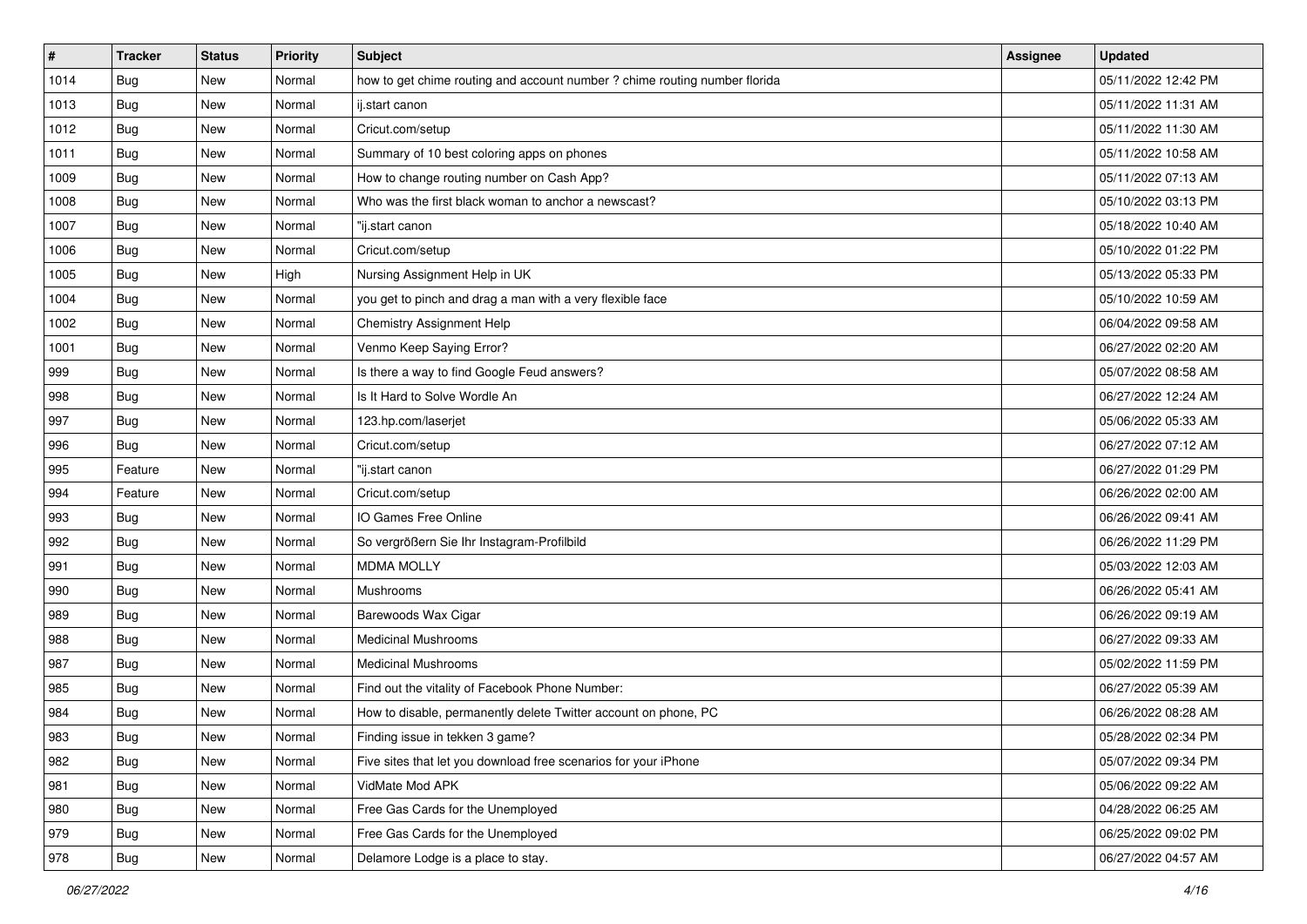| $\vert$ # | <b>Tracker</b> | <b>Status</b> | <b>Priority</b> | Subject                                                                                | <b>Assignee</b> | <b>Updated</b>      |
|-----------|----------------|---------------|-----------------|----------------------------------------------------------------------------------------|-----------------|---------------------|
| 977       | Bug            | New           | Normal          | Fans of the Old Country will like this book.                                           |                 | 06/26/2022 05:54 AM |
| 975       | <b>Bug</b>     | New           | Normal          | Payback 2 Mod APK                                                                      |                 | 05/05/2022 10:56 AM |
| 974       | Bug            | New           | Normal          | Watch NCAA Football Live Streaming Free                                                |                 | 06/26/2022 05:33 PM |
| 973       | Feature        | New           | Normal          | Free NFL Streaming Sites                                                               |                 | 05/10/2022 10:56 AM |
| 972       | Bug            | New           | Normal          | How To Borrow Money From The Cash App? Get To Know About The Same                      |                 | 04/25/2022 07:30 AM |
| 971       | <b>Bug</b>     | New           | Normal          | How Do I Check Balance On Cash App Card With Optimum Ease?                             |                 | 04/23/2022 08:43 PM |
| 970       | Bug            | New           | Normal          | The Amount Of Time Does Cash App Direct Deposit Time Take?                             |                 | 06/26/2022 07:32 PM |
| 969       | Bug            | New           | Normal          | Watch NCAA Football Live Match Free                                                    |                 | 04/23/2022 07:29 AM |
| 968       | Feature        | New           | Normal          | watch nfl online free live streaming                                                   |                 | 06/25/2022 11:52 PM |
| 967       | Feature        | New           | Normal          | stream live nfl games free online                                                      |                 | 06/26/2022 10:09 AM |
| 966       | <b>Bug</b>     | New           | Normal          | How to Download the Filmes                                                             |                 | 06/27/2022 03:25 AM |
| 965       | Bug            | New           | Normal          | Go with cash app customer service to know where I can load my cash app card            |                 | 04/22/2022 01:07 PM |
| 964       | <b>Bug</b>     | New           | Normal          | Can I Fix Cash App Transfer Failed Issues By Adding Sufficient Funds?                  |                 | 06/26/2022 07:21 AM |
| 963       | Feature        | New           | Normal          | Why I am not getting cool cash app card designs- call experts                          |                 | 06/26/2022 07:52 AM |
| 962       | Bug            | New           | Normal          | Kostenlose Hörbücher                                                                   |                 | 06/26/2022 10:45 PM |
| 961       | Bug            | New           | Normal          | TeaTv is an Android                                                                    |                 | 06/26/2022 02:02 PM |
| 959       | <b>Bug</b>     | New           | Normal          | Get connected with cash app team-How to get money off cash app at walmart without card |                 | 06/27/2022 08:52 AM |
| 958       | Bug            | <b>New</b>    | Normal          | Avail Cash app support service to know Sutton bank cash app number                     |                 | 06/26/2022 08:46 AM |
| 957       | Bug            | New           | Normal          | From Where I Can Get Cheap Writing Services?                                           |                 | 04/20/2022 05:06 AM |
| 956       | Bug            | New           | Normal          | FNF Free Mods Online                                                                   |                 | 06/25/2022 09:59 PM |
| 954       | Bug            | New           | Normal          | AZ Screen Recorder Mod                                                                 |                 | 06/25/2022 11:24 PM |
| 953       | Bug            | New           | Normal          | Manga Dogs - Read Your Favorite Comics on Your Smartphone                              |                 | 04/20/2022 05:25 AM |
| 952       | Bug            | New           | Normal          | Canon IJ Network Tool                                                                  |                 | 06/26/2022 10:35 AM |
| 951       | <b>Bug</b>     | New           | Normal          | Canon.com/ijsetup                                                                      |                 | 04/20/2022 10:18 AM |
| 950       | Bug            | New           | Normal          | ij.start canon                                                                         |                 | 06/26/2022 04:35 AM |
| 949       | Bug            | New           | Normal          | <b>Educational Games</b>                                                               |                 | 06/15/2022 09:11 PM |
| 948       | <b>Bug</b>     | New           | Normal          | Canon IJ Network Tool                                                                  |                 | 04/20/2022 11:53 AM |
| 947       | <b>Bug</b>     | New           | Normal          | is Disney Now and Disney Plus different?                                               |                 | 04/14/2022 09:53 AM |
| 946       | <b>Bug</b>     | New           | Normal          | What is Plex and Is Plex Legal?                                                        |                 | 06/26/2022 05:23 AM |
| 945       | <b>Bug</b>     | New           | Normal          | TikTok 18 Mod Apk For Your Android                                                     |                 | 04/13/2022 09:32 AM |
| 944       | Feature        | New           | Normal          | Canon.com/ijsetup                                                                      |                 | 06/27/2022 09:46 AM |
| 943       | <b>Bug</b>     | New           | Normal          | ij.start canon                                                                         |                 | 04/13/2022 08:52 AM |
| 942       | <b>Bug</b>     | New           | Normal          | Canon IJ Network Tool                                                                  |                 | 04/13/2022 08:45 AM |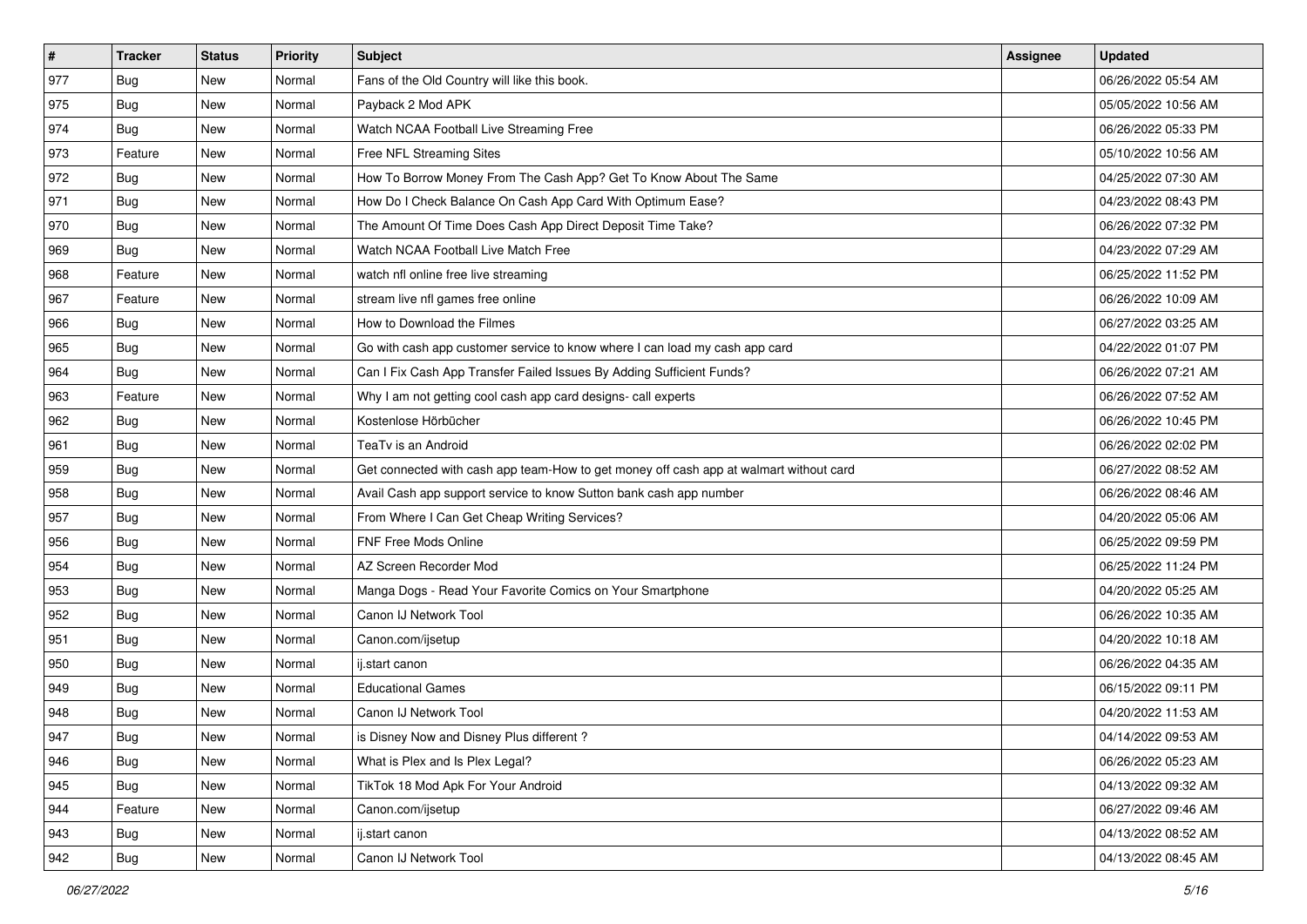| #             | <b>Tracker</b> | <b>Status</b> | <b>Priority</b> | Subject                                                                          | <b>Assignee</b> | <b>Updated</b>      |
|---------------|----------------|---------------|-----------------|----------------------------------------------------------------------------------|-----------------|---------------------|
| 941           | <b>Bug</b>     | New           | Normal          | is Disney Now and Disney Plus different?                                         |                 | 06/26/2022 12:10 PM |
| 940           | <b>Bug</b>     | New           | Normal          | What is Plex and Is Plex Legal?                                                  |                 | 06/26/2022 04:50 PM |
| 935           | <b>Bug</b>     | New           | Normal          | MovieBox Pro Apk - Watch Movies and TV Shows on Your Android Phone               |                 | 06/26/2022 04:11 AM |
| 934           | <b>Bug</b>     | New           | Normal          | MovieBox Pro Apk - Watch Movies and TV Shows on Your Android Phone               |                 | 05/10/2022 11:01 AM |
| 933           | Bug            | New           | Normal          | How Can I Watch Movies on My Mobile Phone                                        |                 | 06/24/2022 12:55 AM |
| 932           | <b>Bug</b>     | New           | Normal          | The best epic, long-playing PC games will consume days of your life.             |                 | 05/15/2022 07:44 PM |
| 930           | <b>Bug</b>     | New           | Normal          | The best free games online                                                       |                 | 04/12/2022 09:05 AM |
| 929           | Bug            | New           | Normal          | Canon IJ Network Tool                                                            |                 | 04/12/2022 08:32 AM |
| 928           | Bug            | New           | Normal          | How Does Sutton Bank Cash App Customer Service Help In Answering Your Questions? |                 | 04/12/2022 11:36 AM |
| 927           | Feature        | New           | Normal          | What Is The Right Way To Troubleshoot Cash App Transfer Failed Problems?         |                 | 04/12/2022 05:54 AM |
| 926           | Bug            | New           | Normal          | tavor 7                                                                          |                 | 06/22/2022 05:08 PM |
| 925           | Bug            | New           | Normal          | tavor 7                                                                          |                 | 06/15/2022 03:45 AM |
| 924           | Bug            | New           | Normal          | buy tec 9                                                                        |                 | 04/11/2022 02:54 PM |
| 923           | <b>Bug</b>     | New           | Normal          | frenchies for sale                                                               |                 | 04/11/2022 02:35 PM |
| 922           | <b>Bug</b>     | New           | Normal          | Why Is The Need For Assignment Writing Services?                                 |                 | 06/26/2022 12:42 PM |
| 921           | Bug            | New           | Normal          | Canon IJ Network Tool                                                            |                 | 04/11/2022 09:00 AM |
| 920           | <b>Bug</b>     | New           | Normal          | Where I Can Get Essay Writing Services?                                          |                 | 04/11/2022 08:35 AM |
| 919           | Feature        | New           | Normal          | How can I check my Cash App card balance by dialing a number?                    |                 | 04/10/2022 09:07 AM |
| 918           | <b>Bug</b>     | New           | Normal          | Antivirus for IOS                                                                |                 | 06/16/2022 10:36 PM |
| 917           | <b>Bug</b>     | New           | Normal          | Random Person Sent Me Money on Cash App-find solution?                           |                 | 04/09/2022 12:32 PM |
| 916           | <b>Bug</b>     | New           | Normal          | How long does it take to write a book?                                           |                 | 04/07/2022 12:15 PM |
| 915           | <b>Bug</b>     | New           | Normal          | Finance dissertation writing                                                     |                 | 04/07/2022 09:22 AM |
| 914           | Bug            | New           | Normal          | Wordle: how to play fashion games for free?                                      |                 | 04/07/2022 08:30 AM |
| 913           | <b>Bug</b>     | New           | Normal          | Canon IJ Network Tool                                                            |                 | 04/07/2022 06:21 AM |
| 912           | Bug            | New           | Normal          | <b>Cuphead Mobile Game Review</b>                                                |                 | 06/09/2022 10:14 AM |
| 911           | <b>Bug</b>     | New           | Normal          | Aluminum Windows & Doors                                                         |                 | 04/06/2022 08:10 PM |
| 910           | <b>Bug</b>     | New           | Normal          | Each content looks unisize or not formated                                       |                 | 04/06/2022 11:21 AM |
| $ 909\rangle$ | Bug            | New           | Normal          | Toca Life World APK                                                              |                 | 04/06/2022 04:52 AM |
| 908           | Bug            | New           | Normal          | Toca Life World APK                                                              |                 | 04/06/2022 03:18 AM |
| 907           | <b>Bug</b>     | New           | Normal          | Canon IJ Network Tool                                                            |                 | 04/04/2022 10:43 AM |
| 906           | Bug            | New           | Normal          | How To Change Cash App From Business To Personal Account For Any Reasons?        |                 | 04/04/2022 09:57 AM |
| 905           | <b>Bug</b>     | New           | Normal          | MINI MILITIA MOD APK                                                             |                 | 05/19/2022 01:54 PM |
| 904           | Feature        | New           | Normal          | Laora seeck                                                                      |                 | 04/20/2022 11:54 AM |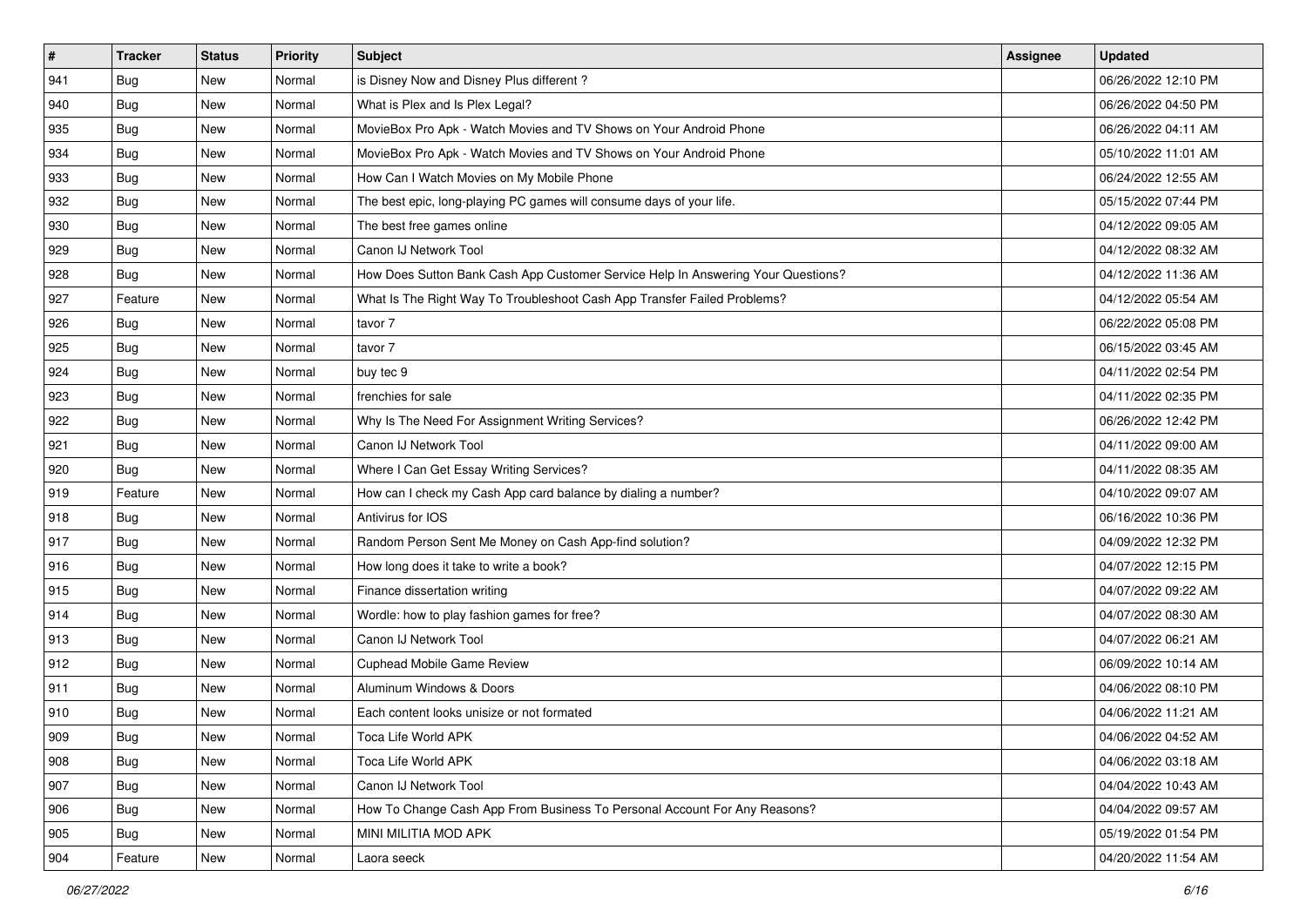| $\pmb{\#}$ | <b>Tracker</b> | <b>Status</b> | Priority | <b>Subject</b>                                                              | <b>Assignee</b> | <b>Updated</b>      |
|------------|----------------|---------------|----------|-----------------------------------------------------------------------------|-----------------|---------------------|
| 903        | Feature        | New           | Normal   | Good game                                                                   |                 | 04/11/2022 08:39 AM |
| 902        | Feature        | New           | Normal   | salo717                                                                     |                 | 05/18/2022 10:35 AM |
| 901        | Feature        | New           | Normal   | good game ever                                                              |                 | 06/26/2022 06:25 PM |
| 900        | Feature        | New           | Normal   | good game ever                                                              |                 | 04/02/2022 11:59 AM |
| 898        | <b>Bug</b>     | New           | Normal   | Shadow Fight 2 Mod APK                                                      |                 | 04/02/2022 09:17 AM |
| 895        | <b>Bug</b>     | New           | Normal   | Cash App Scams                                                              |                 | 06/18/2022 02:36 PM |
| 894        | Feature        | New           | Normal   | Need phd dissertation help in UK                                            |                 | 05/30/2022 12:29 PM |
| 893        | <b>Bug</b>     | New           | Normal   | klingeltone                                                                 |                 | 04/13/2022 11:06 AM |
| 892        | <b>Bug</b>     | New           | Normal   | Good game                                                                   |                 | 04/01/2022 09:15 AM |
| 891        | <b>Bug</b>     | <b>New</b>    | Normal   | The most interesting game today, have you tried it?                         |                 | 04/01/2022 09:17 AM |
| 889        | <b>Bug</b>     | New           | Normal   | What is Plex and how it's work?                                             |                 | 04/01/2022 09:14 AM |
| 888        | <b>Bug</b>     | New           | Normal   | Is the Fox News Channel on Roku free?                                       |                 | 04/25/2022 08:04 AM |
| 887        | Bug            | New           | Normal   | What is Plex and how it's work?                                             |                 | 04/01/2022 09:16 AM |
| 886        | <b>Bug</b>     | New           | Normal   | Is the Fox News Channel on Roku free?                                       |                 | 04/01/2022 09:16 AM |
| 885        | <b>Bug</b>     | <b>New</b>    | Normal   | How to Install the Tele Latino App For Android                              |                 | 03/28/2022 04:10 AM |
| 884        | <b>Bug</b>     | New           | Normal   | Why do Subway Surfers popular                                               |                 | 04/01/2022 09:16 AM |
| 883        | <b>Bug</b>     | <b>New</b>    | Normal   | Langweilen Sie sich jemals bei der gleichen alten Schriftart auf Instagram? |                 | 04/01/2022 09:16 AM |
| 882        | Bug            | New           | Normal   | How to change bank account on cash app?                                     |                 | 04/01/2022 09:16 AM |
| 880        | <b>Bug</b>     | New           | Normal   | Why do Subway Surfers popular                                               |                 | 04/01/2022 09:16 AM |
| 879        | Feature        | <b>New</b>    | Normal   | Best Garage Door Repair in Massachusetts                                    |                 | 04/01/2022 09:16 AM |
| 878        | Bug            | New           | Normal   | Wie ist instazoom hilfreich beim Herunterladen von Instagram-Profilbildern  |                 | 04/08/2022 09:28 PM |
| 877        | Feature        | New           | Normal   | <b>Exness Broker Review</b>                                                 |                 | 04/01/2022 09:12 AM |
| 876        | Bug            | New           | Normal   | Download Full-Size Profile Pictures of Your Favorite Users With InstaDP     |                 | 04/01/2022 09:12 AM |
| 875        | Bug            | New           | Normal   | Red ball game                                                               |                 | 04/01/2022 09:15 AM |
| 874        | <b>Bug</b>     | New           | Normal   | Cómo descargar Minecraft Apk                                                |                 | 06/26/2022 08:01 AM |
| 873        | <b>Bug</b>     | New           | Normal   | Klingeltöne mp3                                                             |                 | 04/13/2022 11:03 AM |
| 872        | Bug            | New           | Normal   | Poppy Playtime Horror Game Free                                             |                 | 04/01/2022 09:11 AM |
| 870        | i Bug          | New           | Normal   | Mahjong Solitaire                                                           |                 | 04/01/2022 09:12 AM |
| 869        | Bug            | New           | Normal   | Sonnerie Post Malone 2022                                                   |                 | 04/13/2022 11:05 AM |
| 865        | Bug            | New           | Normal   | Canon IJ Printer Utility                                                    |                 | 05/18/2022 07:24 PM |
| 864        | Bug            | New           | Normal   | Canon IJ Network Tool                                                       |                 | 04/01/2022 09:14 AM |
| 863        | <b>Bug</b>     | New           | Normal   | Canon IJ Network Tool                                                       |                 | 04/01/2022 09:12 AM |
| 862        | <b>Bug</b>     | New           | Normal   | none                                                                        |                 | 04/01/2022 09:11 AM |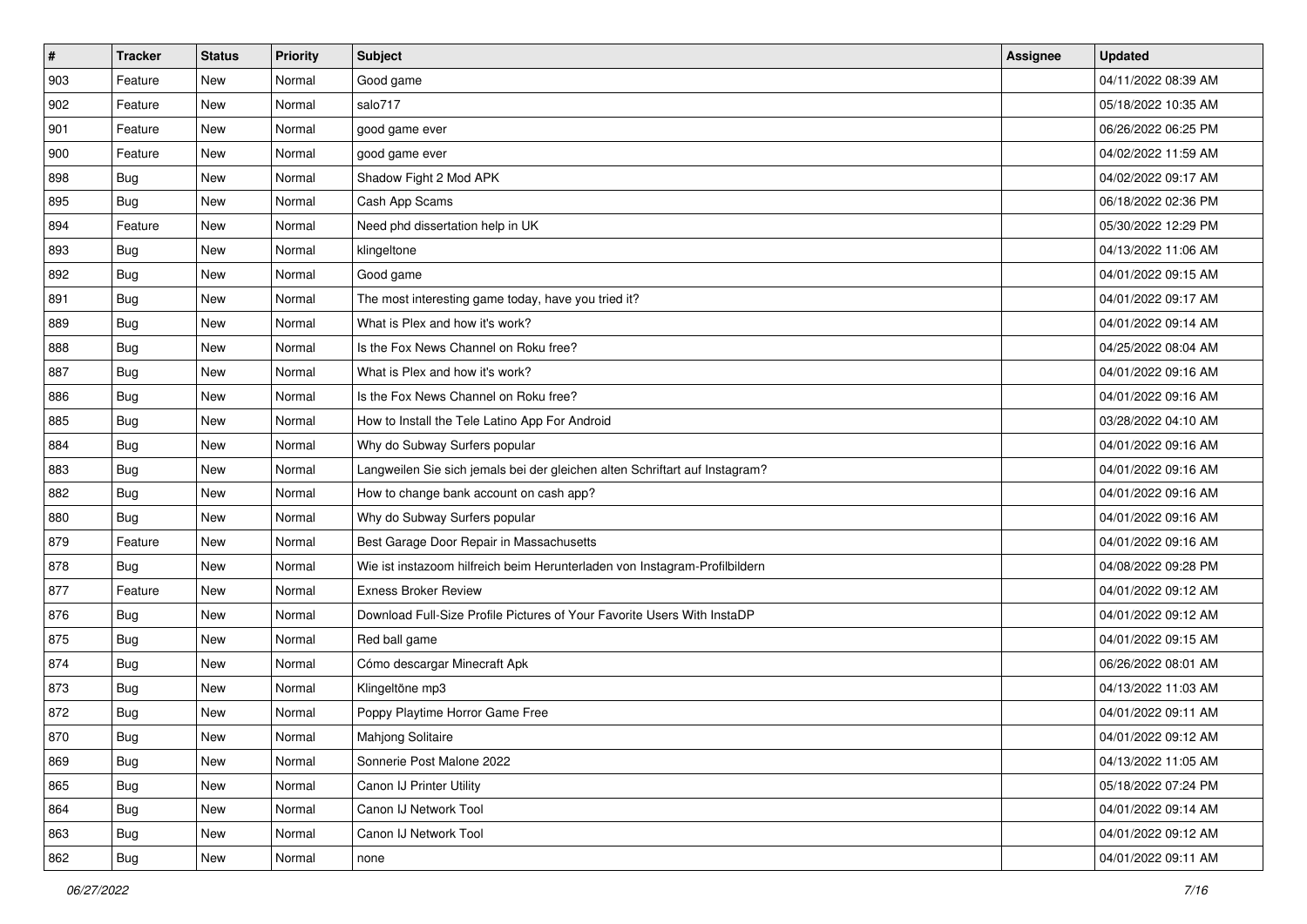| $\sharp$ | <b>Tracker</b> | <b>Status</b> | <b>Priority</b> | Subject                                                                          | Assignee | <b>Updated</b>      |
|----------|----------------|---------------|-----------------|----------------------------------------------------------------------------------|----------|---------------------|
| 859      | <b>Bug</b>     | New           | Normal          | Canon IJ Network Tool                                                            |          | 04/01/2022 09:13 AM |
| 857      | <b>Bug</b>     | New           | Normal          | Welcome to the world of classic retro games                                      |          | 04/01/2022 09:13 AM |
| 856      | Bug            | New           | Normal          | Online Classes Assistance Help For Student                                       |          | 04/01/2022 09:13 AM |
| 855      | <b>Bug</b>     | New           | Normal          | Online Classes Assistance Help For Student                                       |          | 04/01/2022 09:13 AM |
| 854      | Bug            | New           | Normal          | How To Resolve Password Problems Through Facebook Customer Service?              |          | 04/09/2022 06:11 PM |
| 853      | <b>Bug</b>     | New           | Normal          | what is dr laser                                                                 |          | 04/01/2022 09:13 AM |
| 852      | Bug            | New           | Normal          | How to cancel your French Bee flight within 24 hours?                            |          | 04/01/2022 09:13 AM |
| 851      | <b>Bug</b>     | New           | Normal          | Laden Sie den kostenlosen MP3-Klingelton für Ihr Mobiltelefon herunter           |          | 04/01/2022 09:14 AM |
| 850      | Bug            | New           | Normal          | Puppy Playtime APK Android                                                       |          | 04/01/2022 09:14 AM |
| 849      | Bug            | New           | Normal          | FutEmax App Apk - Watch Soccer, Fantasy Football, And More On Your Mobile Device |          | 04/01/2022 09:04 AM |
| 848      | Feature        | New           | Normal          | <b>Online Classes Assistance</b>                                                 |          | 04/01/2022 08:57 AM |
| 847      | Feature        | New           | Normal          | Canon.com/ijsetup                                                                |          | 04/01/2022 09:08 AM |
| 846      | Feature        | New           | Normal          | ij.start canon                                                                   |          | 04/01/2022 08:58 AM |
| 845      | Feature        | New           | Normal          | canon.com/ijsetup                                                                |          | 04/01/2022 08:58 AM |
| 844      | <b>Bug</b>     | New           | Normal          | To know Chime Routing Number call on the helpline number                         |          | 04/01/2022 08:58 AM |
| 843      | Bug            | New           | Normal          | Canon IJ Network Tool                                                            |          | 04/01/2022 08:58 AM |
| 842      | <b>Bug</b>     | New           | Normal          | Join the fun game                                                                |          | 04/01/2022 08:58 AM |
| 841      | Bug            | <b>New</b>    | Normal          | How do I activate FOX NOW?                                                       |          | 04/01/2022 08:58 AM |
| 840      | Bug            | New           | Normal          | Is Tubi really free and legal?                                                   |          | 04/01/2022 08:58 AM |
| 839      | Bug            | New           | Normal          | How do I activate FOX NOW?                                                       |          | 04/01/2022 08:58 AM |
| 838      | <b>Bug</b>     | New           | Normal          | Celebrity Hunter Mod apk - Como instalá-lo                                       |          | 04/01/2022 08:58 AM |
| 836      | Bug            | New           | Normal          | What Is The Required Amount To Pay As Cash App Clearance Fee?                    |          | 04/01/2022 09:00 AM |
| 835      | Bug            | New           | Normal          | Build your strong army with Taming io                                            |          | 04/01/2022 08:59 AM |
| 834      | <b>Bug</b>     | New           | Normal          | Grasp the secret to relieve stress and fatigue                                   |          | 04/01/2022 08:57 AM |
| 833      | Bug            | New           | Normal          | Does Direct Deposit Hit Chime- seek Chime Customer Service                       |          | 04/01/2022 08:59 AM |
| 832      | Bug            | New           | Normal          | Choque Royale Mod Apk                                                            |          | 04/01/2022 08:59 AM |
| 831      | <b>Bug</b>     | New           | Normal          | Build and shoot                                                                  |          | 05/29/2022 04:47 PM |
| 830      | I Bug          | New           | Normal          | Poppy Playtime APK                                                               |          | 04/01/2022 08:59 AM |
| 828      | <b>Bug</b>     | New           | Normal          | Nursery management                                                               |          | 06/13/2022 08:55 AM |
| 827      | <b>Bug</b>     | New           | Normal          | Come To Know The Required Steps To Unlock Cash App Account                       |          | 04/01/2022 08:59 AM |
| 826      | <b>Bug</b>     | New           | Normal          | How to Dowload MXL TV Premium                                                    |          | 05/26/2022 03:34 PM |
| 825      | Bug            | New           | Normal          | Lucky Patcher Download                                                           |          | 06/26/2022 06:09 PM |
| 822      | <b>Bug</b>     | New           | Normal          | Dowload Your Boyfriend Game                                                      |          | 06/27/2022 09:48 AM |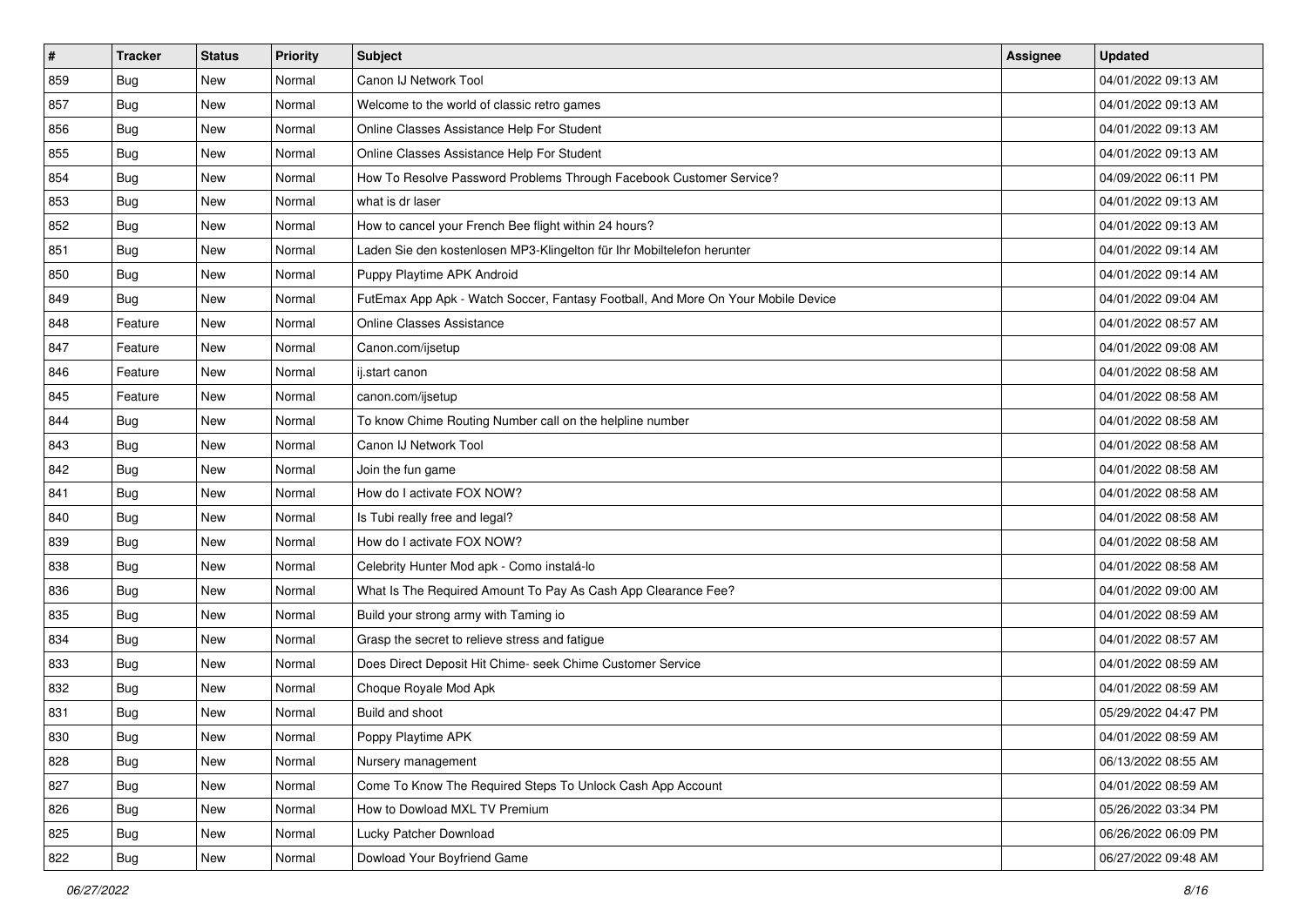| #   | <b>Tracker</b> | <b>Status</b> | <b>Priority</b> | Subject                                                                       | <b>Assignee</b> | <b>Updated</b>      |
|-----|----------------|---------------|-----------------|-------------------------------------------------------------------------------|-----------------|---------------------|
| 821 | <b>Bug</b>     | New           | Normal          | Nicoo - A Review of the Popular Battle Royale Game                            |                 | 04/01/2022 08:56 AM |
| 820 | Bug            | New           | Normal          | Metal Slug Apk para Android                                                   |                 | 06/27/2022 10:41 AM |
| 819 | <b>Bug</b>     | New           | Normal          | Metal Slug Apk para Android                                                   |                 | 06/27/2022 09:35 AM |
| 817 | Bug            | New           | Normal          | Pacman 30th Anniversary                                                       |                 | 06/27/2022 11:47 AM |
| 816 | <b>Bug</b>     | New           | Normal          | Play Scribble io fun with everyone                                            |                 | 06/23/2022 10:52 AM |
| 813 | Feature        | New           | Normal          | Canon.com/ijsetup                                                             |                 | 05/25/2022 08:27 AM |
| 812 | Feature        | New           | Normal          | canon.com/ijsetup                                                             |                 | 06/27/2022 01:21 PM |
| 811 | Bug            | New           | Normal          | Canon IJ Network Tool                                                         |                 | 06/26/2022 12:58 PM |
| 810 | Feature        | New           | Normal          | how to remove viruses from a phone                                            |                 | 06/26/2022 06:05 PM |
| 809 | Bug            | New           | Normal          | Smash Karts - immerse yourself in the exciting race                           |                 | 06/26/2022 04:49 PM |
| 808 | <b>Bug</b>     | New           | Normal          | Sinnvolle Guten-Morgen-Grüße                                                  |                 | 06/27/2022 05:41 AM |
| 807 | <b>Bug</b>     | New           | Normal          | 1v1Battle is a strategic action 'Build and shoot' game                        |                 | 06/27/2022 06:52 AM |
| 806 | Feature        | New           | Normal          | Go everywhere thanks to mapquest driving directions                           |                 | 06/27/2022 02:39 AM |
| 804 | Bug            | New           | Normal          | Review                                                                        |                 | 06/27/2022 10:35 AM |
| 802 | <b>Bug</b>     | New           | Normal          | Who Is an ETL Engineer                                                        |                 | 06/26/2022 05:48 PM |
| 801 | <b>Bug</b>     | New           | Normal          | Who Is an ETL Engineer                                                        |                 | 06/27/2022 12:25 PM |
| 800 | <b>Bug</b>     | New           | Normal          | Who Is an ETL Engineer                                                        |                 | 06/25/2022 10:31 PM |
| 799 | Bug            | New           | Normal          | Who Is an ETL Engineer                                                        |                 | 06/27/2022 11:07 AM |
| 798 | Bug            | New           | Normal          | Who Is an ETL Engineer                                                        |                 | 06/27/2022 09:48 AM |
| 796 | <b>Bug</b>     | New           | Normal          | How Does Cash App ++ actually work and What is the process of it              |                 | 06/22/2022 07:03 AM |
| 795 | Bug            | New           | Normal          | Drift Boss - Exciting Race                                                    |                 | 06/26/2022 06:32 PM |
| 794 | Feature        | New           | Normal          | Safe place to buy fifa coins                                                  |                 | 06/26/2022 06:07 PM |
| 792 | Bug            | New           | Normal          | What is Google Camera Mod?                                                    |                 | 06/27/2022 10:20 AM |
| 791 | <b>Bug</b>     | New           | Normal          | Samsnung TV Plus is not working                                               |                 | 04/01/2022 09:03 AM |
| 790 | Bug            | New           | Normal          | My app                                                                        |                 | 04/01/2022 09:03 AM |
| 789 | <b>Bug</b>     | New           | Normal          | Full version                                                                  |                 | 06/27/2022 01:00 PM |
| 788 | <b>Bug</b>     | New           | Normal          | Intro Maker Mod APK                                                           |                 | 06/26/2022 11:01 AM |
| 787 | I Bug          | New           | Normal          | Assured Assignment Help                                                       |                 | 06/26/2022 06:14 PM |
| 786 | <b>Bug</b>     | New           | Normal          | Best Assignment Help in Australia & UK                                        |                 | 06/21/2022 09:28 PM |
| 785 | <b>Bug</b>     | New           | Normal          | How To Get Money Off Cash App Without Card Or With A Card?                    |                 | 06/27/2022 08:28 AM |
| 784 | <b>Bug</b>     | New           | Normal          | How To Add Money On Cash App Card And Check The Funds?                        |                 | 06/26/2022 01:43 PM |
| 783 | <b>Bug</b>     | New           | Normal          | How Do I Determine The Reasons And Solutions To Fix Cash App Transfer Failed? |                 | 06/26/2022 12:30 PM |
| 782 | <b>Bug</b>     | New           | Normal          | Comment faire une sonnerie téléphonique                                       |                 | 06/27/2022 04:47 AM |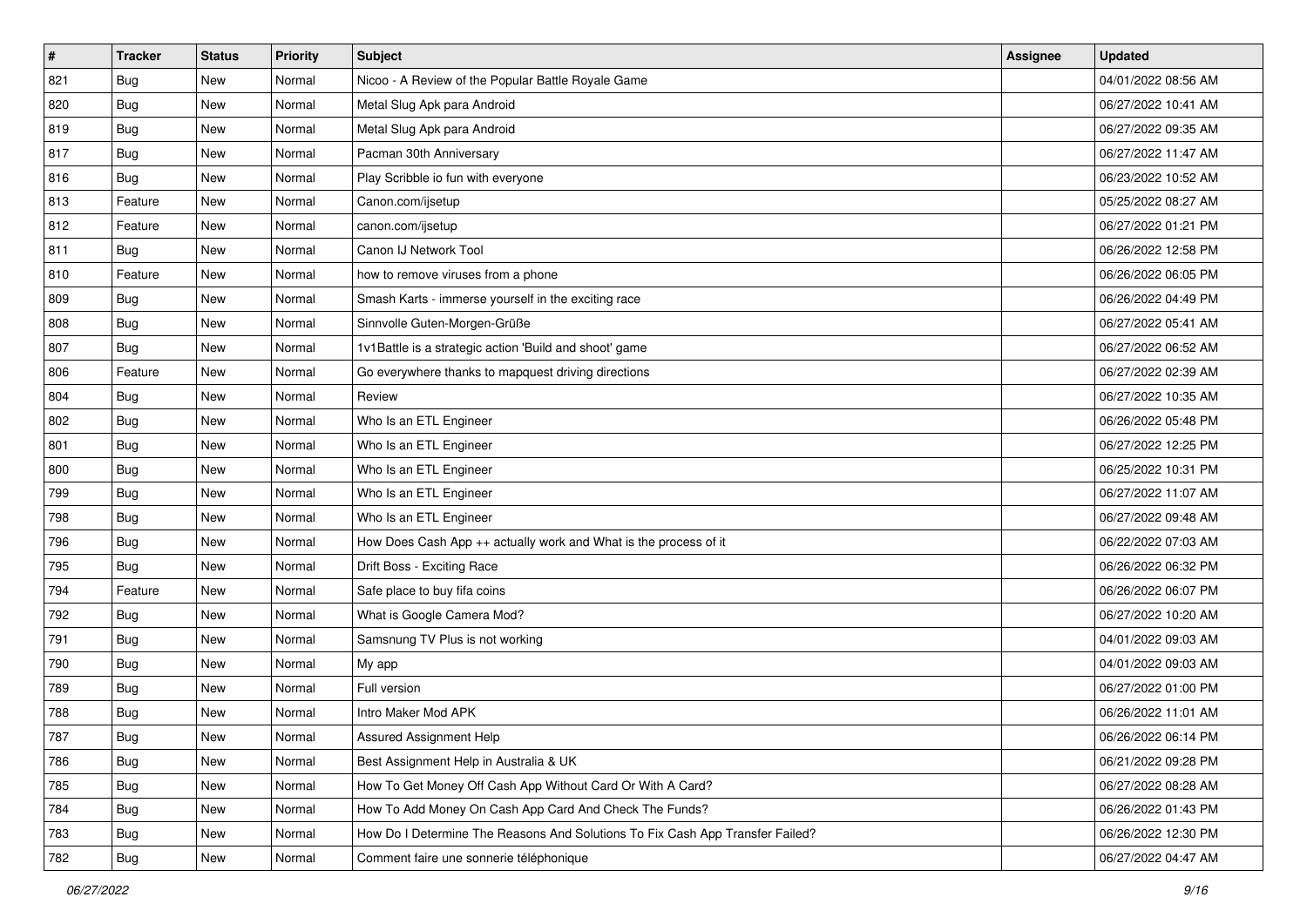| #   | <b>Tracker</b> | <b>Status</b> | <b>Priority</b> | Subject                                                                                             | <b>Assignee</b> | <b>Updated</b>      |
|-----|----------------|---------------|-----------------|-----------------------------------------------------------------------------------------------------|-----------------|---------------------|
| 781 | <b>Bug</b>     | New           | Normal          | Free Whatsapp Group to Join                                                                         |                 | 06/25/2022 01:25 AM |
| 777 | Bug            | New           | Normal          | Obtain driving instructions using Google Maps.                                                      |                 | 06/27/2022 10:37 AM |
| 776 | <b>Bug</b>     | New           | Normal          | Wibargain                                                                                           |                 | 06/17/2022 08:52 PM |
| 775 | <b>Bug</b>     | New           | Normal          | cash app                                                                                            |                 | 02/14/2022 08:20 AM |
| 774 | Bug            | New           | Normal          | Follow proper initiatives                                                                           |                 | 06/26/2022 10:40 PM |
| 773 | <b>Bug</b>     | New           | Normal          | Spades - Play online free                                                                           |                 | 06/26/2022 07:18 PM |
| 772 | <b>Bug</b>     | New           | Normal          | united airlines baggage policy                                                                      |                 | 06/27/2022 09:09 AM |
| 771 | <b>Bug</b>     | New           | Normal          | united airlines baggage policy                                                                      |                 | 06/26/2022 07:19 AM |
| 770 | <b>Bug</b>     | New           | Normal          | Canon IJ Network Tool                                                                               |                 | 06/27/2022 11:57 AM |
| 769 | Bug            | New           | Normal          | check my cash app                                                                                   |                 | 06/26/2022 08:33 PM |
| 768 | <b>Bug</b>     | New           | Normal          | Where can you buy best jackets online?                                                              |                 | 06/26/2022 01:50 PM |
| 767 | Bug            | New           | Normal          | apkmod                                                                                              |                 | 06/26/2022 07:59 AM |
| 766 | <b>Bug</b>     | New           | Normal          | Pobreflix Mod APK Review                                                                            |                 | 06/23/2022 01:39 AM |
| 765 | <b>Bug</b>     | New           | Normal          | Follow proper initiatives to check my cash app                                                      |                 | 06/25/2022 10:08 AM |
| 764 | <b>Bug</b>     | New           | Normal          | What is available to see what I can watch HBO Max?                                                  |                 | 06/26/2022 08:52 PM |
| 763 | <b>Bug</b>     | New           | High            | How to Make a Ringtone on Your iPhone                                                               |                 | 06/27/2022 06:21 AM |
| 762 | <b>Bug</b>     | New           | Normal          | How To Add Money To A Cash App Card If Struggling With Low Amount?                                  |                 | 06/24/2022 07:48 AM |
| 760 | <b>Bug</b>     | New           | Normal          | apkmod                                                                                              |                 | 05/20/2022 05:32 AM |
| 758 | Bug            | New           | Normal          | How Do I Study Consistently For Hours?                                                              |                 | 06/27/2022 12:49 AM |
| 757 | <b>Bug</b>     | New           | Normal          | Why Is Issue of Car Maintenance so Famous for the Consumers?                                        |                 | 04/01/2022 09:01 AM |
| 756 | Feature        | New           | Normal          | Your one-stop destination for the thesis writing service                                            |                 | 04/01/2022 09:01 AM |
| 754 | <b>Bug</b>     | New           | Normal          | Cómo descargar tonos gratis de teléfono celular                                                     |                 | 06/26/2022 01:56 PM |
| 753 | Bug            | New           | Normal          | onlineessaygrader                                                                                   |                 | 04/01/2022 09:01 AM |
| 752 | <b>Bug</b>     | New           | Normal          | Plagerism checker                                                                                   |                 | 06/26/2022 06:33 PM |
| 750 | Bug            | New           | Normal          | Create a Report Template                                                                            |                 | 06/26/2022 04:27 PM |
| 749 | <b>Bug</b>     | New           | Normal          | The Best Bubble Shooter Game for Android                                                            |                 | 06/26/2022 12:12 PM |
| 748 | <b>Bug</b>     | New           | Normal          | Il y a quelques façons d'obtenir des sonneries gratuites pour votre iPhone                          |                 | 06/26/2022 11:24 PM |
| 747 | I Bug          | New           | Normal          | How to Install Tyflex Plus on Your Android Device                                                   |                 | 06/26/2022 08:16 AM |
| 744 | Bug            | New           | Normal          | Pixel Survive                                                                                       |                 | 04/01/2022 09:02 AM |
| 743 | <b>Bug</b>     | New           | Normal          | They promote 'pixel art' contests and a 'game jam' related to the work and figure of Carlos Casares |                 | 04/15/2022 09:12 PM |
| 742 | <b>Bug</b>     | New           | Normal          | How Long Does Cash App Support Take To Respond For A Better Support?                                |                 | 06/25/2022 11:00 PM |
| 741 | <b>Bug</b>     | New           | Normal          | <b>Blockchain Technology Solutions</b>                                                              |                 | 06/26/2022 02:19 AM |
| 740 | Feature        | New           | Normal          | Online Thesis Help USA                                                                              |                 | 06/27/2022 03:19 AM |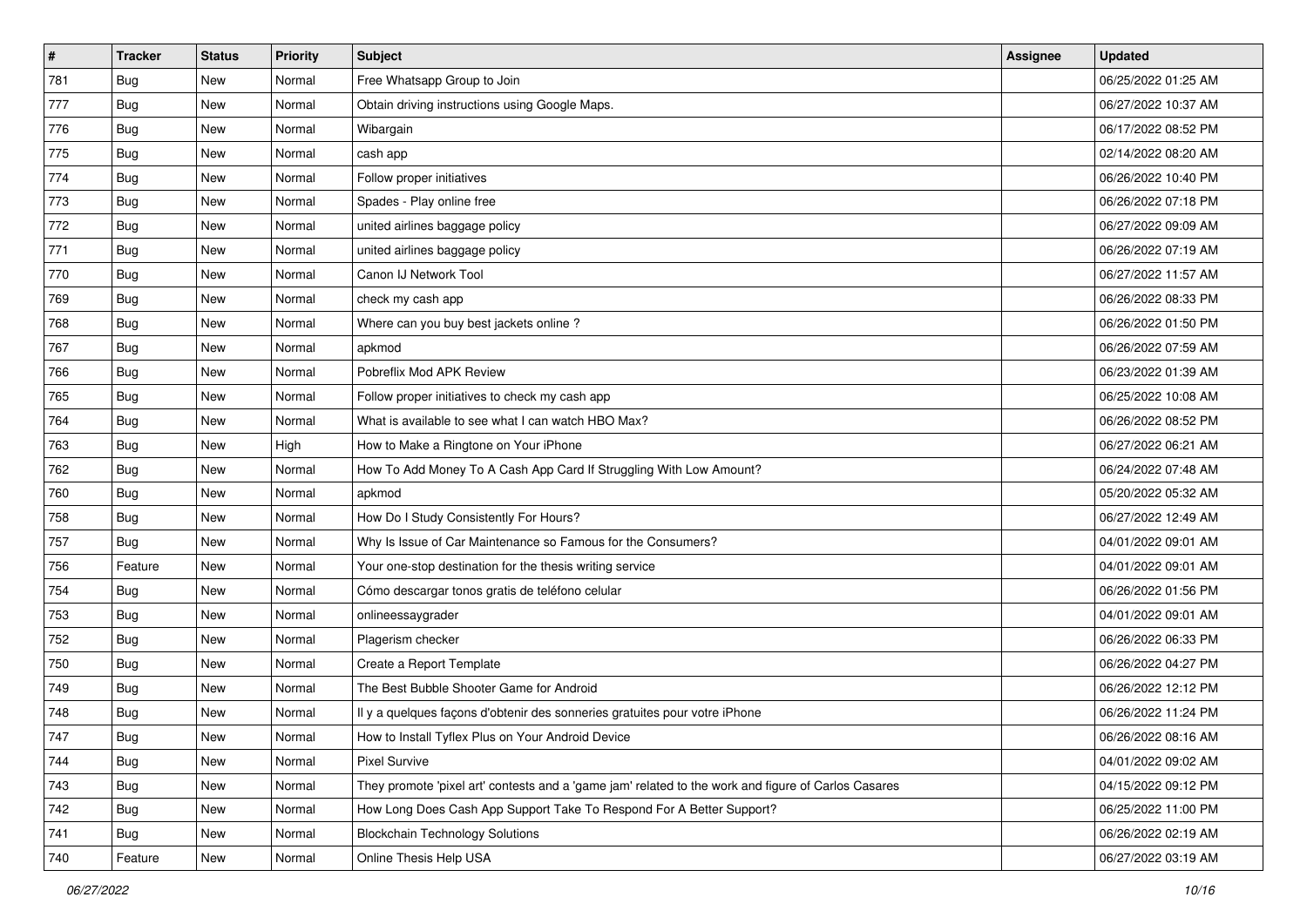| $\vert$ # | <b>Tracker</b> | <b>Status</b> | <b>Priority</b> | Subject                                                                             | <b>Assignee</b> | <b>Updated</b>      |
|-----------|----------------|---------------|-----------------|-------------------------------------------------------------------------------------|-----------------|---------------------|
| 739       | <b>Bug</b>     | New           | Normal          | law dissertation help                                                               |                 | 04/01/2022 09:02 AM |
| 738       | Bug            | New           | Normal          | How Much Amount Do I Get Using The Referral Code For Cash App?                      |                 | 04/01/2022 09:03 AM |
| 737       | <b>Bug</b>     | New           | Normal          | How Do I Talk To A Live Person At Facebook If Anything Is Doubtful?                 |                 | 04/01/2022 09:20 AM |
| 736       | <b>Bug</b>     | New           | Normal          | I Want to Edit in My Website (transfer-factor.net) Unfortunately, Unable to Edit It |                 | 06/24/2022 07:32 AM |
| 735       | Bug            | New           | Normal          | A quick fix of how to get money back from cash app stocks                           |                 | 06/26/2022 01:31 PM |
| 734       | <b>Bug</b>     | New           | Normal          | DR. STRANGE: Multiverse of Scheduling Madness!                                      |                 | 04/01/2022 09:33 AM |
| 733       | <b>Bug</b>     | New           | Normal          | How does one go about getting a book deal?                                          |                 | 04/01/2022 09:33 AM |
| 732       | Bug            | New           | Normal          | Get rectifications steps about why cash app transfer failed                         |                 | 06/26/2022 03:28 PM |
| 731       | <b>Bug</b>     | New           | Normal          | Avail Of Cash App Customer Service If Unable To Down Cash App Mobile App?           |                 | 06/25/2022 08:36 PM |
| 730       | Bug            | New           | Normal          | Canon IJ Network Tool                                                               |                 | 06/26/2022 05:51 PM |
| 729       | <b>Bug</b>     | New           | Normal          | Canon IJ Network Tool                                                               |                 | 04/01/2022 09:33 AM |
| 728       | Bug            | New           | Normal          | Will Cash App refund money if scammed? Hitches With Optimum Ease                    |                 | 06/26/2022 06:15 AM |
| 726       | <b>Bug</b>     | New           | Normal          | Mobile Application Development Services                                             |                 | 06/27/2022 09:10 AM |
| 725       | Feature        | New           | Normal          | What are memo writing services design                                               |                 | 06/24/2022 06:24 AM |
| 724       | Bug            | New           | Normal          | Dial Chime Customer support number for a quick response                             |                 | 06/25/2022 10:58 AM |
| 721       | <b>Bug</b>     | New           | Normal          | Cómo instalar un Mod Apk                                                            |                 | 06/24/2022 09:39 PM |
| 720       | <b>Bug</b>     | New           | Normal          | How does Cash App Phone Number provide a quick treatment?                           |                 | 06/27/2022 08:02 AM |
| 719       | Bug            | New           | Normal          | How Do I Send \$5000 Through Cash App Account With Ease?                            |                 | 06/26/2022 10:14 PM |
| 717       | <b>Bug</b>     | New           | Normal          | Disney Plus Apk - Watch Movies and TV Shows on Your Device                          |                 | 06/26/2022 04:56 AM |
| 716       | <b>Bug</b>     | New           | Normal          | La celebración de un BabyShower.                                                    |                 | 06/27/2022 12:29 PM |
| 715       | <b>Bug</b>     | New           | Normal          | Puppy Playtime Descargar gratis                                                     |                 | 06/27/2022 05:42 AM |
| 714       | <b>Bug</b>     | New           | Normal          | Cuevana 3 Premium - Enjoy Your Favorite Movies and TV Shows on Your Smart TV        |                 | 06/26/2022 06:14 AM |
| 712       | Bug            | New           | Normal          | <b>Tips and Tricks</b>                                                              |                 | 06/26/2022 04:19 PM |
| 711       | <b>Bug</b>     | New           | Normal          | Human Fall Flat Apk Download                                                        |                 | 06/25/2022 09:44 AM |
| 710       | Bug            | New           | Normal          | Take Necessary Assistance If You Are Unable Activate Cash App Card                  |                 | 06/25/2022 09:26 PM |
| 709       | <b>Bug</b>     | New           | Normal          | How To Load Cash App Card At Walmart Without Having To Face Any Hassle?             |                 | 06/27/2022 10:30 AM |
| 708       | <b>Bug</b>     | New           | Normal          | Efficient ways to proceed with the cash app dispute process?                        |                 | 06/26/2022 12:08 AM |
| 706       | Bug            | New           | Normal          | How Can You Cancel A Cash App Payment Without Any Prior Information?                |                 | 06/26/2022 09:13 AM |
| 705       | Bug            | New           | Normal          | wuxiaworld                                                                          |                 | 06/26/2022 01:43 PM |
| 704       | <b>Bug</b>     | New           | Normal          | Reach support team of Chime Customer Service for instant help                       |                 | 06/27/2022 01:05 PM |
| 703       | Bug            | New           | Normal          | For real-time help, dial Facebook customer service number                           |                 | 06/27/2022 12:08 PM |
| 702       | <b>Bug</b>     | New           | Normal          | Avail Chime Customer Service to know How To Get Chime Bank Statement                |                 | 06/27/2022 04:59 AM |
| 701       | <b>Bug</b>     | New           | Normal          | Why Law Essay Helper UK is Necessary?                                               |                 | 06/24/2022 03:17 PM |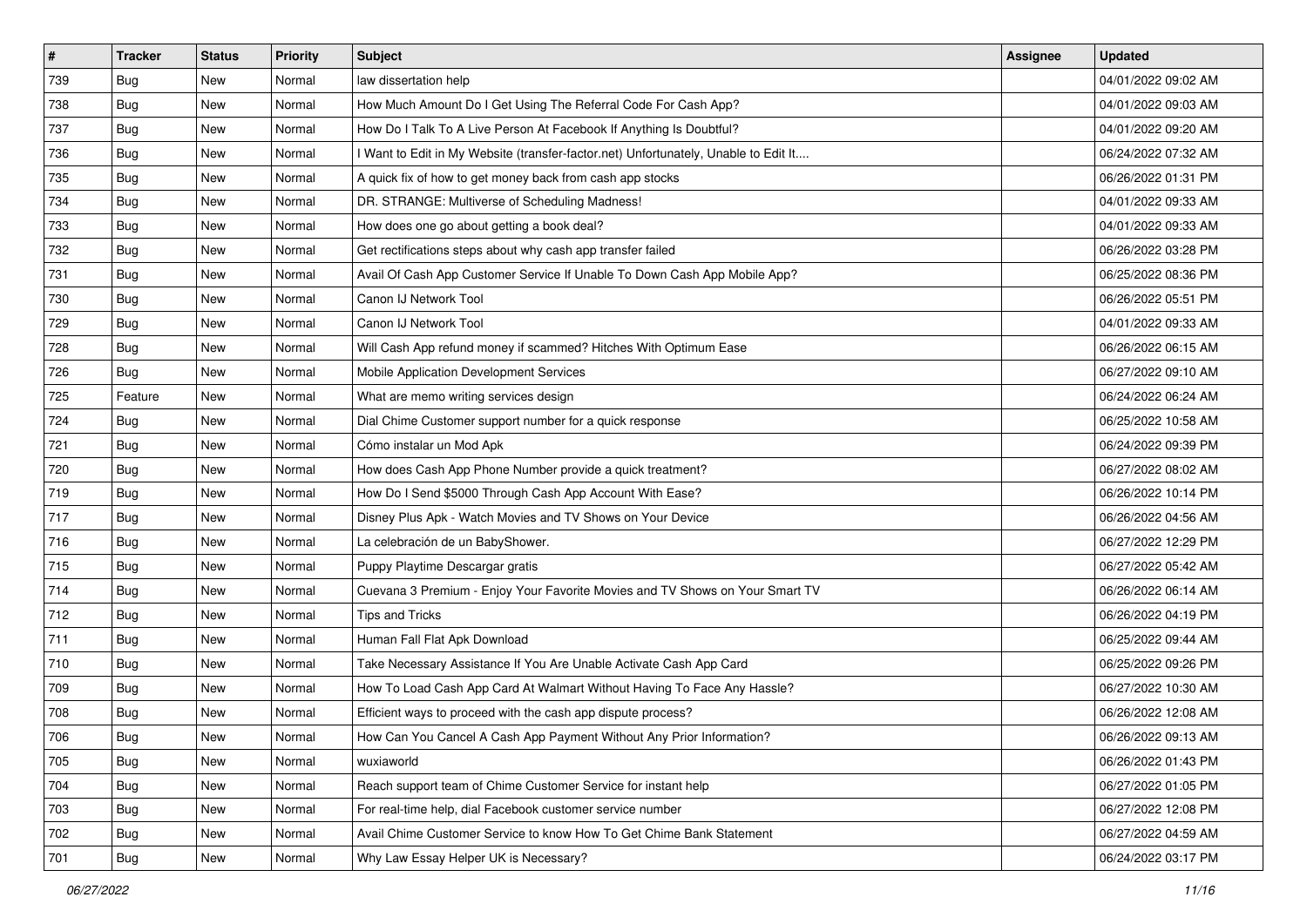| $\sharp$ | <b>Tracker</b> | <b>Status</b> | <b>Priority</b> | Subject                                                               | <b>Assignee</b> | <b>Updated</b>      |
|----------|----------------|---------------|-----------------|-----------------------------------------------------------------------|-----------------|---------------------|
| 700      | Bug            | New           | Normal          | Cómo descargar Poppy Playtime                                         |                 | 04/01/2022 09:30 AM |
| 699      | <b>Bug</b>     | New           | Normal          | Would you be able to utilize Cash App Twitch?                         |                 | 06/27/2022 10:45 AM |
| 698      | Feature        | New           | Normal          | Connect with cash app representative to ask about cash app flip scam  |                 | 06/26/2022 11:24 AM |
| 697      | Bug            | New           | Normal          | How to Descargar Pura TV For Android                                  |                 | 06/26/2022 11:36 PM |
| 696      | Bug            | New           | Normal          | How to Install the TuMangaOnline App                                  |                 | 06/27/2022 02:49 AM |
| 695      | <b>Bug</b>     | New           | Normal          | Refer Listas IPTV Apk                                                 |                 | 06/25/2022 08:23 PM |
| 693      | Feature        | New           | Normal          | How To Get My Money Back From The Cash App To Your Wallet?            |                 | 06/27/2022 01:31 AM |
| 692      | Bug            | New           | Normal          | Esports 888b                                                          |                 | 06/12/2022 10:04 AM |
| 691      | Bug            | New           | Normal          | tea garden dublin                                                     |                 | 04/01/2022 09:31 AM |
| 690      | Bug            | New           | Normal          | campervan hire                                                        |                 | 06/26/2022 06:47 PM |
| 689      | <b>Bug</b>     | New           | Normal          | How to use twitch.tv/activate?                                        |                 | 06/27/2022 05:44 AM |
| 688      | Bug            | New           | Normal          | How to use twitch.tv/activate?                                        |                 | 06/24/2022 04:16 AM |
| 687      | Bug            | New           | Normal          | How to use twitch.tv/activate?                                        |                 | 06/27/2022 12:34 PM |
| 686      | Bug            | New           | Normal          | Welcome To The Most Demandable Mahipalpur Escorts Agency              |                 | 06/26/2022 04:37 AM |
| 684      | <b>Bug</b>     | New           | Normal          | Difference between paper map and online map                           |                 | 06/27/2022 12:34 AM |
| 683      | Feature        | New           | Normal          | Game creation                                                         |                 | 06/27/2022 08:39 AM |
| 682      | <b>Bug</b>     | New           | Normal          | Does Facebook customer service live chat allow to speak with someone? |                 | 06/26/2022 07:17 AM |
| 681      | Feature        | New           | High            | <b>Online Class</b>                                                   |                 | 06/27/2022 07:20 AM |
| 680      | Feature        | New           | Normal          | Word Jewels 2                                                         |                 | 06/27/2022 10:41 AM |
| 679      | Bug            | New           | Normal          | Word Finder helps you to play word games better                       |                 | 04/01/2022 09:34 AM |
| 678      | <b>Bug</b>     | New           | Normal          | How to be a winner in buidnow gg                                      |                 | 06/24/2022 06:57 AM |
| 677      | Bug            | New           | Normal          | Logo Design Services Near Me                                          |                 | 06/26/2022 02:32 AM |
| 676      | Bug            | New           | Normal          | Does Facebook customer service live chat allow to speak with someone? |                 | 04/01/2022 09:39 AM |
| 675      | <b>Bug</b>     | New           | Normal          | What Are Smart Tactics To Fix Cash App Transfer Failed Hurdles?       |                 | 06/27/2022 09:51 AM |
| 673      | Bug            | New           | Normal          | Learn the basics of pixel art - Clear grid                            |                 | 06/26/2022 04:57 PM |
| 672      | Bug            | New           | Normal          | The easiest way to delete ringtones on iPhone                         |                 | 06/27/2022 03:38 AM |
| 670      | <b>Bug</b>     | New           | Normal          | JTWhatsApp Apk - The New and Improved WhatsApp                        |                 | 06/17/2022 04:36 PM |
| 669      | Feature        | New           | Normal          | Nursing Assignment Help                                               |                 | 06/27/2022 06:12 AM |
| 668      | <b>Bug</b>     | New           | Normal          | Get to know Cash App Refund Process here                              |                 | 06/27/2022 12:28 PM |
| 667      | <b>Bug</b>     | New           | Normal          | What Is a Ringtone?                                                   |                 | 06/27/2022 07:34 AM |
| 666      | <b>Bug</b>     | New           | Normal          | 470+ pages à colorier de Noël                                         |                 | 06/26/2022 04:55 PM |
| 665      | Feature        | New           | Normal          | Look for a dedicated help with finance assignment                     |                 | 06/27/2022 05:56 AM |
| 664      | <b>Bug</b>     | New           | Normal          | Tea TV Apk Download - The Best Way to Watch Movies Offline            |                 | 06/26/2022 12:59 PM |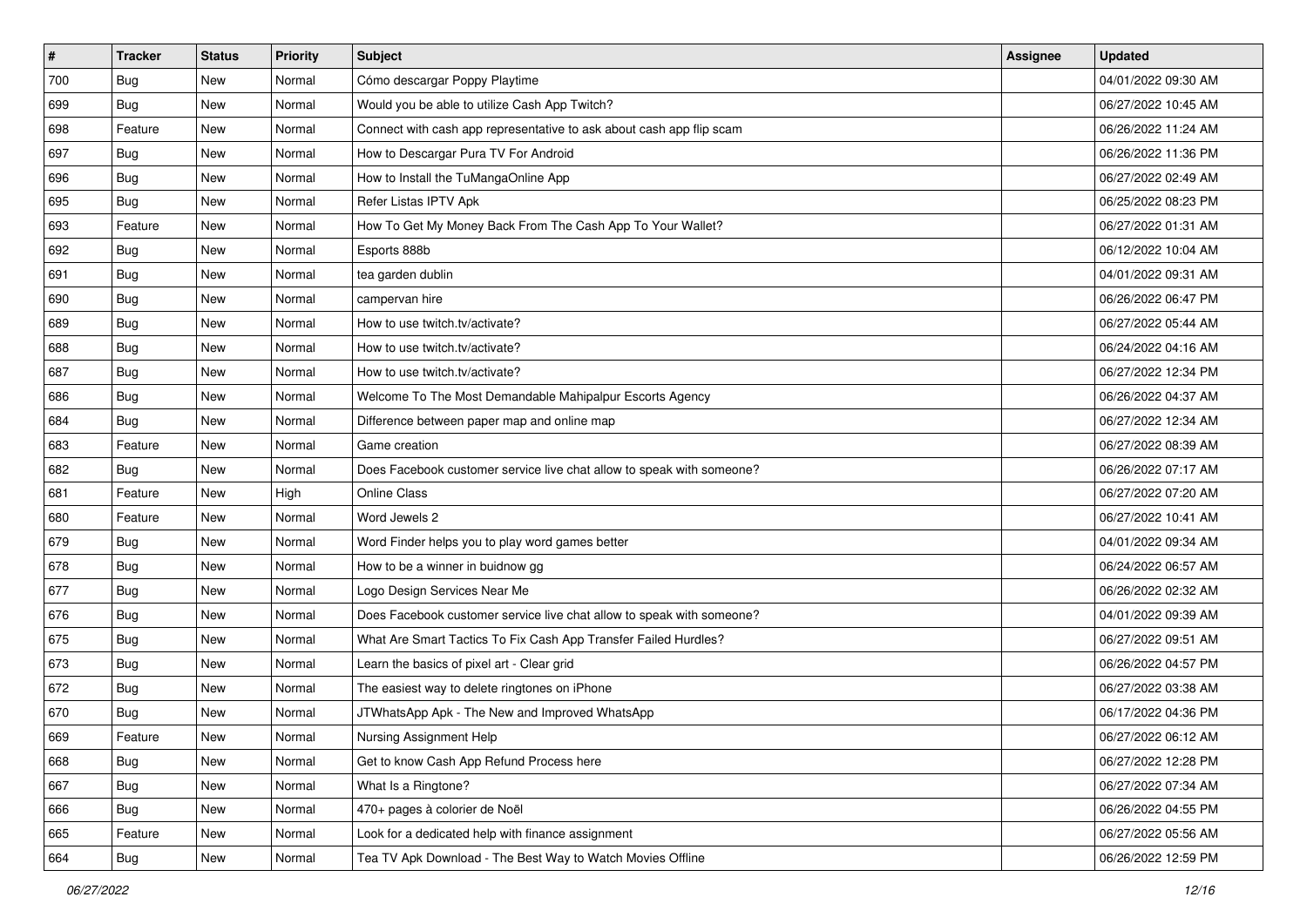| $\sharp$ | <b>Tracker</b> | <b>Status</b> | <b>Priority</b> | Subject                                                                          | <b>Assignee</b> | <b>Updated</b>      |
|----------|----------------|---------------|-----------------|----------------------------------------------------------------------------------|-----------------|---------------------|
| 662      | <b>Bug</b>     | New           | Normal          | Oreo TV Download - The Easiest Way to Watch Live TV                              |                 | 06/26/2022 10:14 AM |
| 661      | Bug            | New           | Normal          | Turbo VPN MOD APK Download                                                       |                 | 06/24/2022 08:51 AM |
| 660      | Bug            | New           | Normal          | Anchovies Nutrition Facts And Health Benefits                                    |                 | 04/01/2022 09:40 AM |
| 659      | <b>Bug</b>     | New           | Normal          | Olive Oil Properties And Health Benefits                                         |                 | 06/26/2022 12:59 AM |
| 658      | Bug            | New           | Normal          | <b>Watermelon Nutrition Facts And Health Benefits</b>                            |                 | 06/26/2022 08:33 AM |
| 657      | Bug            | New           | Normal          | <b>Coconut Nutrition Facts And Health Benefits</b>                               |                 | 06/27/2022 08:56 AM |
| 656      | Bug            | New           | Normal          | Kiwi Nutrition Facts And Health Benefits                                         |                 | 06/27/2022 03:49 AM |
| 655      | <b>Bug</b>     | New           | Normal          | <b>Eggplant Health Benefits</b>                                                  |                 | 06/26/2022 07:21 PM |
| 654      | Feature        | New           | Normal          | Peach Health Benefits                                                            |                 | 06/23/2022 05:34 AM |
| 653      | <b>Bug</b>     | New           | Normal          | Jujube (Jinjoles): Properties And Health Benefits                                |                 | 06/27/2022 08:47 AM |
| 652      | <b>Bug</b>     | New           | Normal          | <b>Sesame Health Benefits</b>                                                    |                 | 06/27/2022 08:59 AM |
| 651      | <b>Bug</b>     | New           | Normal          | Salmon Health Benefits                                                           |                 | 06/27/2022 12:42 AM |
| 650      | Bug            | New           | Normal          | <b>Cherries Health Benefits</b>                                                  |                 | 06/26/2022 12:57 AM |
| 649      | Feature        | New           | Normal          | Pear Health Benefits                                                             |                 | 06/26/2022 02:53 PM |
| 648      | Feature        | New           | Normal          | <b>Plum Health Benefits</b>                                                      |                 | 06/27/2022 12:54 AM |
| 647      | Feature        | New           | Normal          | <b>Cranberry Health Benefits</b>                                                 |                 | 06/26/2022 09:45 PM |
| 646      | Feature        | New           | Normal          | Collaborative Research Group                                                     |                 | 06/27/2022 04:01 AM |
| 645      | Bug            | New           | Normal          | thong tin chinh xac nhat hom nay                                                 |                 | 06/26/2022 09:46 PM |
| 644      | <b>Bug</b>     | New           | Normal          | <b>TeaTV App Review</b>                                                          |                 | 06/27/2022 11:47 AM |
| 643      | Bug            | New           | Normal          | Oreo TV Apk Download                                                             |                 | 06/26/2022 11:50 PM |
| 642      | <b>Bug</b>     | New           | Normal          | thong tin thoi tiet ngay hom nay                                                 |                 | 06/27/2022 10:03 AM |
| 641      | Bug            | New           | Normal          | Get Best Economics Dissertation Writing Service                                  |                 | 06/25/2022 10:04 AM |
| 640      | Bug            | New           | Normal          | play game with me                                                                |                 | 06/27/2022 10:32 AM |
| 639      | <b>Bug</b>     | New           | Normal          | thong tin chinh xac                                                              |                 | 06/27/2022 09:48 AM |
| 638      | Bug            | New           | Normal          | Run 3 game                                                                       |                 | 06/26/2022 06:31 AM |
| 637      | Feature        | New           | Normal          | Why do the Outlook rules not work in my account?                                 |                 | 06/27/2022 09:51 AM |
| 636      | Bug            | New           | Normal          | What is the most popular furniture color?                                        |                 | 06/25/2022 04:57 PM |
| 635      | <b>Bug</b>     | New           | Normal          | Buy Steroids Online with OurMedicnes.com   Best Quality Steroids                 |                 | 06/26/2022 12:01 AM |
| 634      | Bug            | New           | Normal          | Buy Vidalista Tablets (Tadalafil) at [\$25 OFF + Free Shipping] Vidalistatablets |                 | 06/27/2022 09:29 AM |
| 633      | <b>Bug</b>     | New           | Normal          | How i can i solve my issue                                                       |                 | 04/01/2022 09:38 AM |
| 632      | Bug            | New           | Normal          | CheapestMedsShop   100% Safe Medicines Online in UK & AUS.                       |                 | 06/27/2022 02:04 AM |
| 631      | Bug            | New           | Normal          | How Can I Load Cash App Card at Walmart straight away?                           |                 | 06/26/2022 04:07 PM |
| 630      | <b>Bug</b>     | New           | Normal          | How Can I Load Cash App Card at Walmart straight away?                           |                 | 06/26/2022 12:04 AM |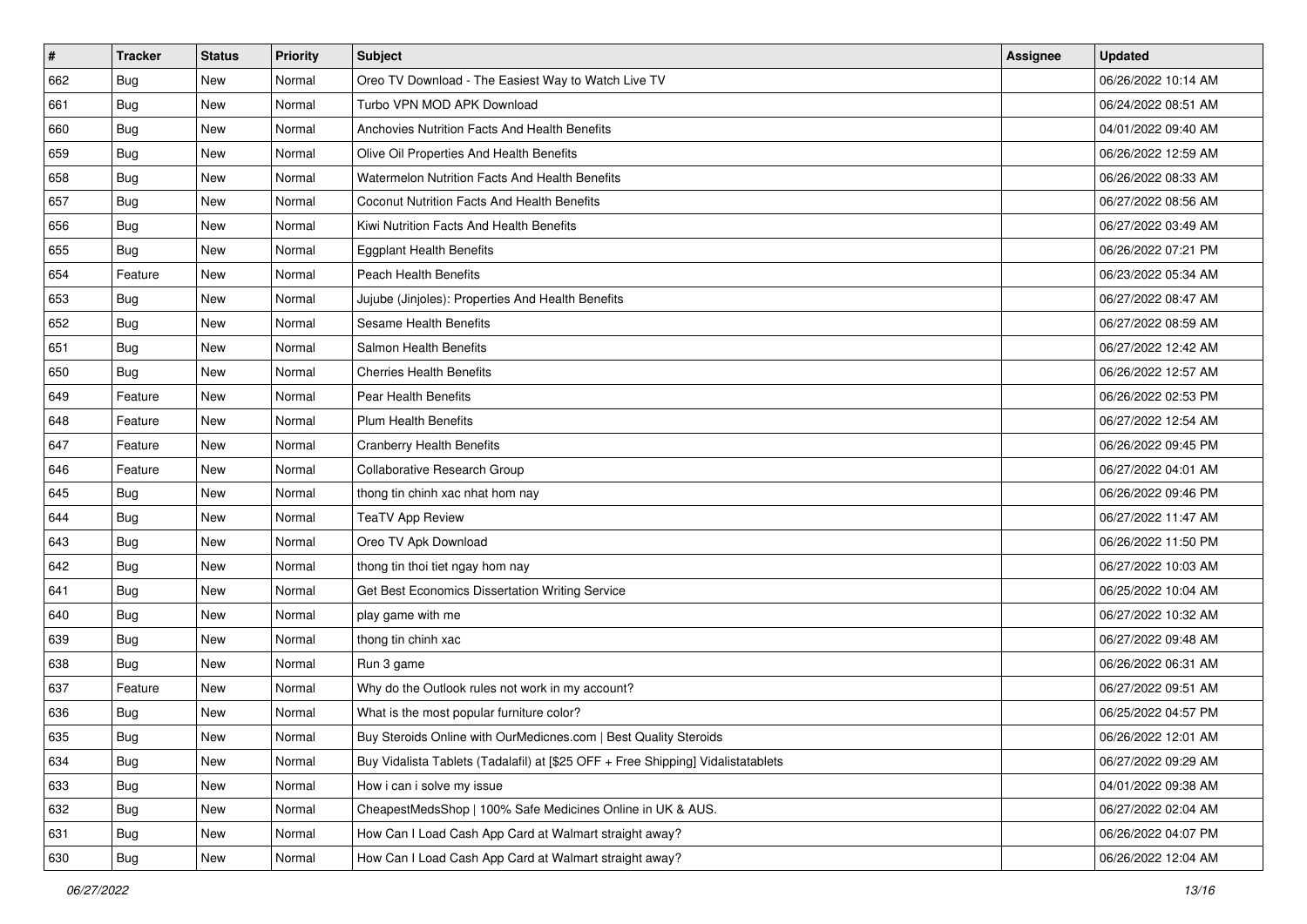| $\vert$ # | <b>Tracker</b> | <b>Status</b> | Priority | <b>Subject</b>                                                                   | <b>Assignee</b> | <b>Updated</b>      |
|-----------|----------------|---------------|----------|----------------------------------------------------------------------------------|-----------------|---------------------|
| 629       | Bug            | <b>New</b>    | Normal   | How Can I Load Cash App Card at Walmart straight away?                           |                 | 06/24/2022 07:55 PM |
| 628       | <b>Bug</b>     | New           | Normal   | CV reviewing services!                                                           |                 | 06/26/2022 06:49 AM |
| 627       | <b>Bug</b>     | <b>New</b>    | Normal   | <b>HELO</b>                                                                      |                 | 06/26/2022 06:42 AM |
| 625       | <b>Bug</b>     | New           | Normal   | The best free online driving directions tool                                     |                 | 04/01/2022 09:28 AM |
| 624       | <b>Bug</b>     | <b>New</b>    | Normal   | Use go with the Driving Directions for your go                                   |                 | 06/21/2022 04:54 AM |
| 623       | Bug            | New           | Normal   | Listen to online radio stations for mobile phones                                |                 | 06/26/2022 01:20 PM |
| 622       | Bug            | New           | Normal   | CheapestMedsShop   100% Safe Medicines Online in UK & AUS.                       |                 | 06/26/2022 05:27 PM |
| 621       | <b>Bug</b>     | New           | Normal   | Buy All Modafinil & Armodafinil Tablets @Buy Modafinil US                        |                 | 06/26/2022 02:20 AM |
| 620       | Bug            | New           | Normal   | Viagra Meds: Fastest & Quick Delivery On Your Doorstep - USA                     |                 | 06/27/2022 01:33 PM |
| 619       | <b>Bug</b>     | New           | Normal   | Online Trusted Medicine Store in US for Health - Genericmedsupply                |                 | 06/27/2022 12:12 AM |
| 618       | <b>Bug</b>     | New           | Normal   | Buy Steroids Online with OurMedicnes.com   Best Quality Steroids                 |                 | 06/27/2022 06:46 AM |
| 617       | Bug            | New           | Normal   | Buy Vidalista Tablets (Tadalafil) at [\$25 OFF + Free Shipping] Vidalistatablets |                 | 06/26/2022 10:11 AM |
| 616       | <b>Bug</b>     | New           | Normal   | Buy Anavar Tablets   Anavar For Sale in USA, UK & Australia                      |                 | 06/27/2022 02:02 AM |
| 615       | <b>Bug</b>     | New           | Normal   | CheapestMedsShop   100% Safe Medicines Online in USA UK & AUS.                   |                 | 06/27/2022 12:14 PM |
| 614       | Bug            | New           | Normal   | Como baixar o MOD APK no celular                                                 |                 | 06/27/2022 09:26 AM |
| 613       | <b>Bug</b>     | New           | Normal   | Buy Aspadol 100mg Tab Online in US, UK, AU   Erospharmacy                        |                 | 06/26/2022 09:10 AM |
| 612       | <b>Bug</b>     | New           | Normal   | Luxury Slingshot Rental                                                          |                 | 06/27/2022 12:17 AM |
| 611       | Feature        | New           | Normal   | Buy All Modafinil & Armodafinil Tablets @Buy Modafinil US                        |                 | 06/27/2022 01:12 AM |
| 610       | Feature        | New           | Normal   | CheapestMedsShop 100% Safe Medicines Online in USA UK & AUS.                     |                 | 06/26/2022 04:35 PM |
| 609       | Bug            | New           | High     | Online Trusted Medicine Store in US for Health - Genericmedsupply                |                 | 06/27/2022 12:02 PM |
| 608       | Feature        | New           | Normal   | How To Do Hotmail Password Reset Without Phone Number?                           |                 | 04/01/2022 09:22 AM |
| 607       | Bug            | <b>New</b>    | Normal   | Vex 5                                                                            |                 | 04/01/2022 09:22 AM |
| 605       | Feature        | New           | Normal   | What will the future of logo design be like?                                     |                 | 06/26/2022 08:25 PM |
| 604       | <b>Bug</b>     | <b>New</b>    | Normal   | Idle Game Online                                                                 |                 | 06/26/2022 11:11 AM |
| 603       | <b>Bug</b>     | <b>New</b>    | Normal   | Premiere gratuito da lista de IPTV                                               |                 | 06/27/2022 01:24 PM |
| 600       | Bug            | New           | Normal   | Play Store Pro                                                                   |                 | 06/25/2022 08:17 PM |
| 599       | <b>Bug</b>     | New           | Normal   | Do you know how to delete cash app account from your computer?                   |                 | 06/24/2022 10:42 AM |
| 598       | Bug            | New           | Normal   | Universo s / f Download                                                          |                 | 06/25/2022 03:38 PM |
| 597       | <b>Bug</b>     | New           | Normal   | Universo s / f Download                                                          |                 | 06/26/2022 10:14 AM |
| 596       | Bug            | New           | Normal   | Kids Games                                                                       |                 | 06/27/2022 04:08 AM |
| 595       | Bug            | New           | Normal   | RFM Online - une révolution dans la gestion de l'identité numérique              |                 | 06/27/2022 12:05 AM |
| 594       | Feature        | New           | Normal   | How does research proposal help online make it easy for me?                      |                 | 06/23/2022 04:40 PM |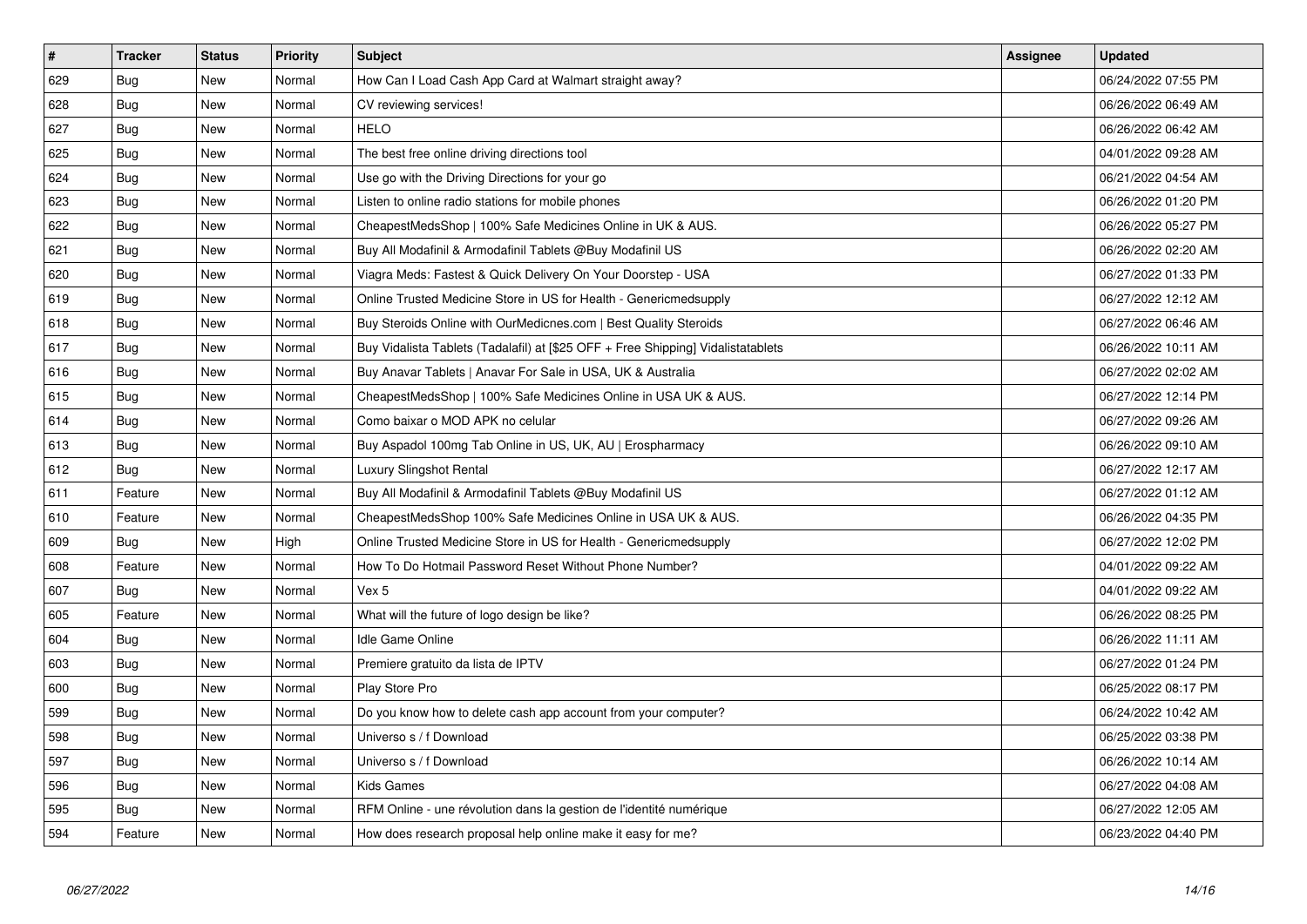| $\vert$ # | <b>Tracker</b> | <b>Status</b> | <b>Priority</b> | Subject                                                                                                                                                                                                                                                               | Assignee | <b>Updated</b>      |
|-----------|----------------|---------------|-----------------|-----------------------------------------------------------------------------------------------------------------------------------------------------------------------------------------------------------------------------------------------------------------------|----------|---------------------|
| 593       | <b>Bug</b>     | New           | Normal          | Eiffel Spark Ultimate C2 SN series is a fully synthetic range of advanced performance engine oils blended in high<br>performance fully synthetic (PAO - polyalphaolefin) basestocks fortified with advanced technology additive system,<br>specifically formulated to |          | 06/27/2022 03:28 AM |
| 592       | <b>Bug</b>     | New           | Normal          | Deezer Premium APK - Baixe músicas de qualquer lugar do mundo de graça                                                                                                                                                                                                |          | 06/26/2022 02:55 PM |
| 591       | <b>Bug</b>     | New           | Normal          | How To Find Facebook Modifications For Your Spotify Premium Apk?                                                                                                                                                                                                      |          | 06/27/2022 08:41 AM |
| 590       | <b>Bug</b>     | New           | Normal          | Follow proper initiatives to check my cash app card balance:                                                                                                                                                                                                          |          | 06/27/2022 09:57 AM |
| 589       | <b>Bug</b>     | New           | Normal          | How can I get the cash app phone number of customer support?                                                                                                                                                                                                          |          | 06/26/2022 01:59 PM |
| 588       | <b>Bug</b>     | New           | Normal          | YouTube Vanced Apk Manager App - Como instalá-lo                                                                                                                                                                                                                      |          | 06/27/2022 05:52 AM |
| 587       | Bug            | New           | Normal          | Why Picsart Pro Offers Great Features                                                                                                                                                                                                                                 |          | 06/26/2022 12:18 AM |
| 586       | <b>Bug</b>     | New           | Normal          | Best Modifications For Your Mobile Phone                                                                                                                                                                                                                              |          | 06/26/2022 01:51 AM |
| 585       | <b>Bug</b>     | New           | Normal          | What is cash app help number?                                                                                                                                                                                                                                         |          | 06/26/2022 06:21 PM |
| 584       | <b>Bug</b>     | New           | Normal          | Want the cash app customer service number to check balance?                                                                                                                                                                                                           |          | 06/27/2022 08:00 AM |
| 583       | Bug            | New           | High            | Need the Cash app customer service phone number?                                                                                                                                                                                                                      |          | 06/25/2022 11:18 PM |
| 581       | <b>Bug</b>     | New           | Normal          | E-Learning Course Help                                                                                                                                                                                                                                                |          | 06/26/2022 10:14 AM |
| 577       | <b>Bug</b>     | New           | Normal          | Follow these easy steps to make Admiral Casino Login                                                                                                                                                                                                                  |          | 06/27/2022 06:34 AM |
| 576       | Bug            | New           | Normal          | So laden Sie ein Instagram-Bild herunter                                                                                                                                                                                                                              |          | 06/26/2022 08:46 PM |
| 574       | <b>Bug</b>     | New           | Normal          | How to fix the Epson printer offline issue due to a wired connection?                                                                                                                                                                                                 |          | 06/26/2022 11:19 AM |
| 573       | Bug            | New           | Normal          | Experimente lo mejor en la aplicación Apk de juegos gratis                                                                                                                                                                                                            |          | 06/26/2022 02:11 PM |
| 568       | <b>Bug</b>     | New           | Normal          | Instale a versão mais recente do YouTube Premium                                                                                                                                                                                                                      |          | 06/26/2022 01:53 PM |
| 567       | Bug            | New           | Normal          | Singapore assignment help                                                                                                                                                                                                                                             |          | 06/26/2022 10:52 AM |
| 566       | Bug            | New           | Normal          | Kinemaster Pro Download - los App Review                                                                                                                                                                                                                              |          | 04/01/2022 09:27 AM |
| 565       | <b>Bug</b>     | New           | Normal          | How To Install RepelisPlus On Your Android Phone?                                                                                                                                                                                                                     |          | 06/27/2022 06:54 AM |
| 564       | <b>Bug</b>     | New           | Normal          | How To Install RepelisPlus On Your Android Phone?                                                                                                                                                                                                                     |          | 06/27/2022 12:23 PM |
| 563       | Bug            | New           | Normal          | Understanding the Difference Between Free and Paid Mod Apks                                                                                                                                                                                                           |          | 06/26/2022 12:15 AM |
| 562       | <b>Bug</b>     | New           | Normal          | Learn Basic Mahjong Rules                                                                                                                                                                                                                                             |          | 06/23/2022 12:48 AM |
| 561       | Bug            | New           | Normal          | Enjoy the Full YouTube Premium Experience With YouTube Premium Membership                                                                                                                                                                                             |          | 06/27/2022 02:37 AM |
| 560       | <b>Bug</b>     | New           | Normal          | Whatsapp Aero - Make Your Phone Auto Connect                                                                                                                                                                                                                          |          | 04/01/2022 09:28 AM |
| 559       | <b>Bug</b>     | New           | High            | What Are Permission For Applications like Facebook Sending MMS?                                                                                                                                                                                                       |          | 06/24/2022 10:07 AM |
| 558       | Feature        | New           | Normal          | <b>Stunning Classic Sofas</b>                                                                                                                                                                                                                                         |          | 06/25/2022 11:46 PM |
| 557       | Feature        | New           | Normal          | <b>Business Law Assignment Help</b>                                                                                                                                                                                                                                   |          | 06/27/2022 12:38 AM |
| 556       | Bug            | New           | Normal          | Play Game Mod Apk With Your Friends                                                                                                                                                                                                                                   |          | 06/27/2022 08:01 AM |
| 555       | <b>Bug</b>     | New           | Normal          | web design development in hyderabad                                                                                                                                                                                                                                   |          | 06/26/2022 01:08 PM |
| 554       | Bug            | New           | Normal          | XvideoStudio Video Editor APK Free Download on TechToDown                                                                                                                                                                                                             |          | 06/26/2022 01:18 AM |
| 553       | <b>Bug</b>     | New           | Normal          | Cinema HD APK - Free Movie Enjoyment App on Android                                                                                                                                                                                                                   |          | 06/26/2022 01:39 PM |